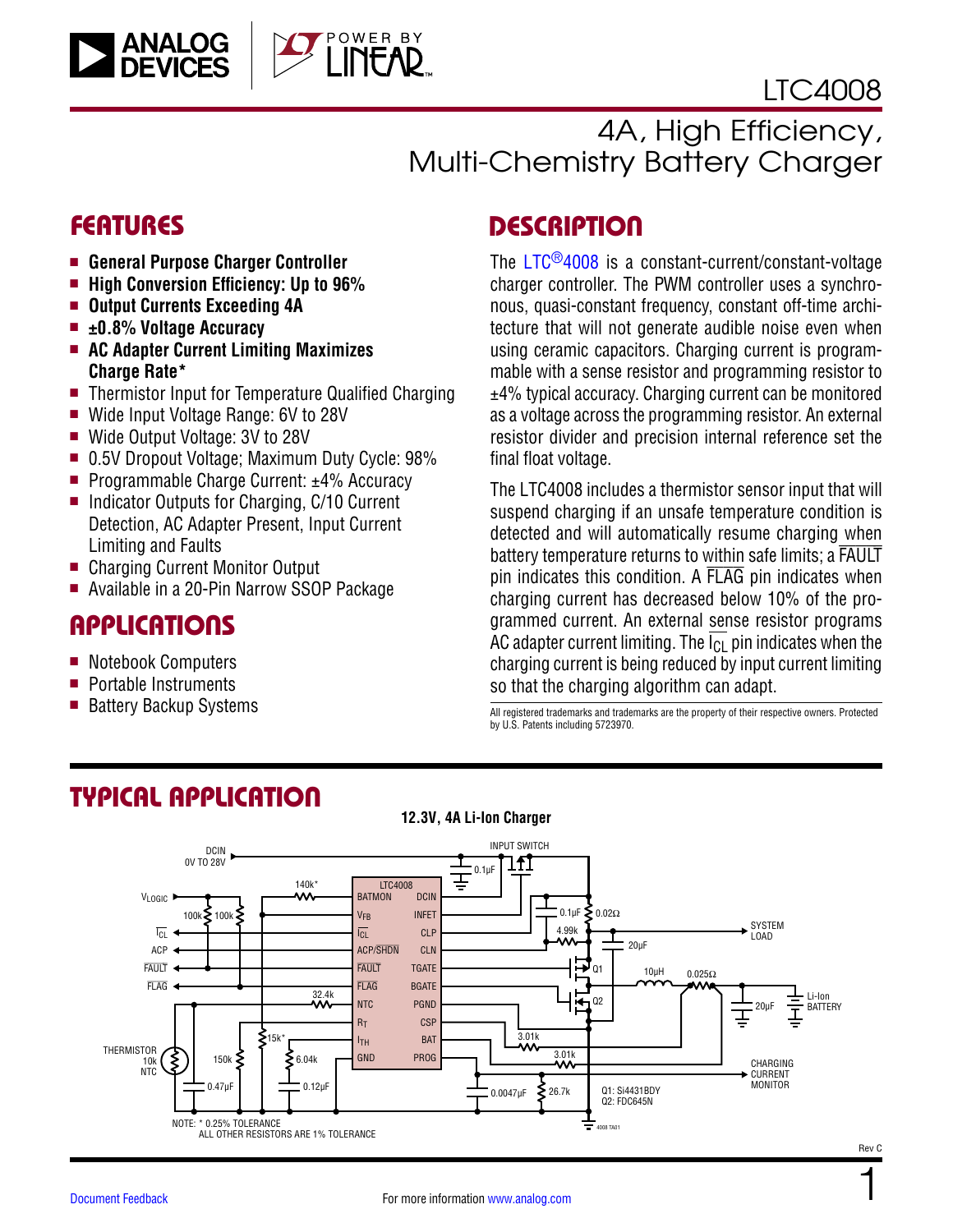# ABSOLUTE MAXIMUM RATINGS **(Note 1)**

| Voltage from DCIN, CLP, CLN to GND  +32V/-0.3 V |  |
|-------------------------------------------------|--|
|                                                 |  |
|                                                 |  |
|                                                 |  |
|                                                 |  |
|                                                 |  |

| Operating Ambient Temperature Range           |  |
|-----------------------------------------------|--|
|                                               |  |
| Operating Junction Temperature -40°C to 125°C |  |
| Storage Temperature Range  -65°C to 150°C     |  |
| Lead Temperature (Soldering, 10 sec) 300°C    |  |

# PIN CONFIGURATION



\*The LTC4008EGN-1 does not have the Input FET function

## ORDER INFORMATION **<http://www.linear.com/product/LTC4008#orderinfo>**

| <b>LEAD FREE FINISH</b> | <b>TAPE AND REEL</b> | PART MARKING | PACKAGE DESCRIPTION           | TEMPERATURE RANGE        |
|-------------------------|----------------------|--------------|-------------------------------|--------------------------|
| LTC4008EGN#PBF          | LTC4008EGN#TRPBF     | LTC4008EGN   | l 20-Lead Narrow Plastic SSOP | $-40^{\circ}$ C to 125°C |
| LTC4008EGN-1#PBF        | LTC4008EGN-1#TRPBF   | LTC4008EGN-1 | l 20-Lead Narrow Plastic SSOP | $-40^{\circ}$ C to 125°C |

Consult ADI Marketing for parts specified with wider operating temperature ranges.

For more information on lead free part marking, go to:<http://www.linear.com/leadfree/>

For more information on tape and reel specifications, go to: <http://www.linear.com/tapeandreel/>. Some packages are available in 500 unit reels through designated sales channels with #TRMPBF suffix.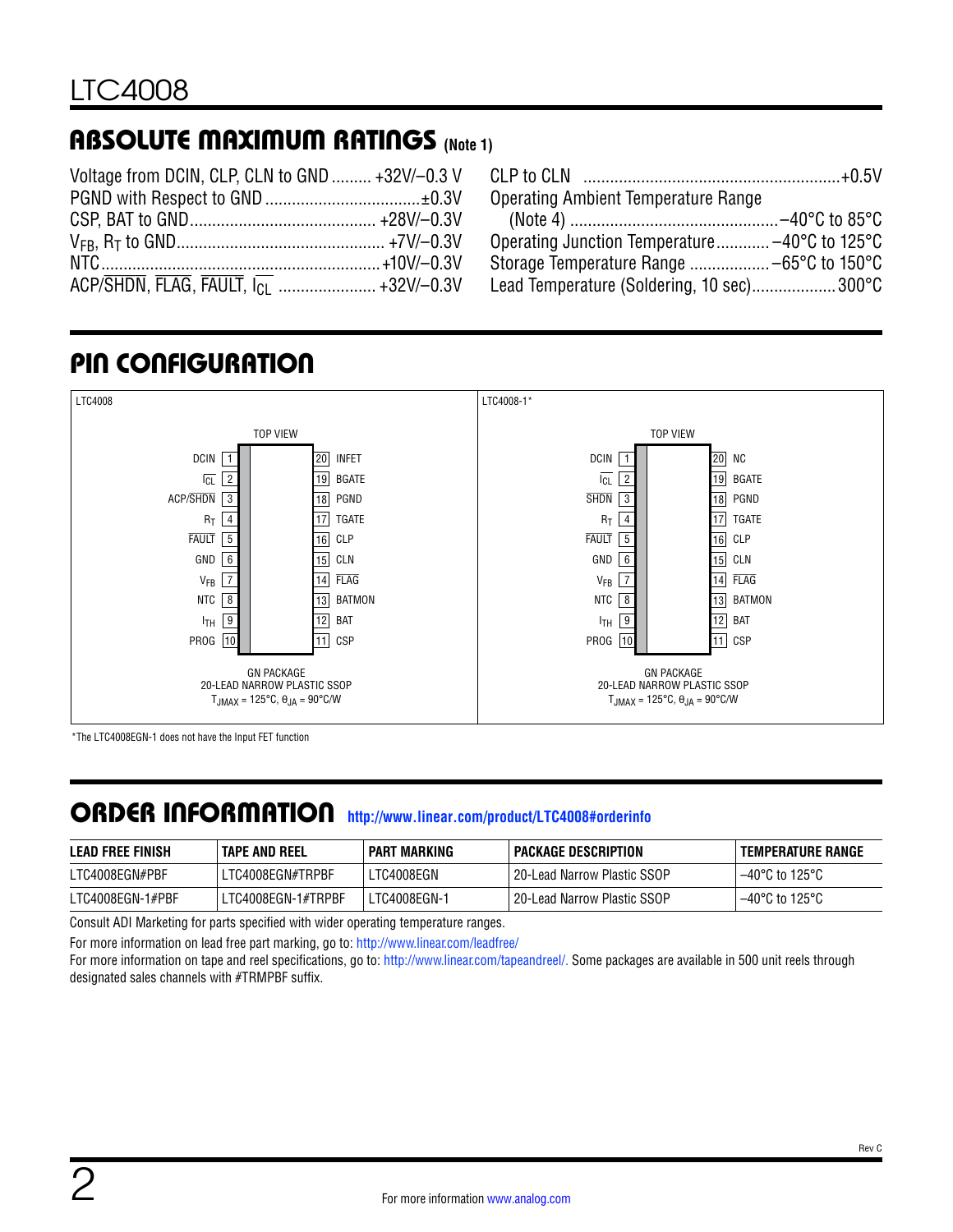### **ELECTRICAL CHARACTERISTICS** The  $\bullet$  denotes the specifications which apply over the full operating

temperature range, otherwise specifications are at T<sub>A</sub> = 25°C. V<sub>DCIN</sub> = 20V, V<sub>BAT</sub> = 12V unless otherwise noted.

| <b>SYMBOL</b>    | <b>PARAMETER</b>                                                             | <b>CONDITIONS</b>                                                        |           | <b>MIN</b>       | <b>TYP</b> | MAX             | <b>UNITS</b>          |
|------------------|------------------------------------------------------------------------------|--------------------------------------------------------------------------|-----------|------------------|------------|-----------------|-----------------------|
|                  | <b>DCIN Operating Range</b>                                                  |                                                                          |           | 6                |            | 28              | V                     |
| l <sub>Q</sub>   | <b>Operating Current</b>                                                     | Charging Sum of Current from CLP, CLN, DCIN                              |           |                  | 3          | 5               | mA                    |
| <b>VTOL</b>      | <b>Voltage Accuracy</b>                                                      | (Notes 2, 5)                                                             |           | $-0.8$<br>$-1.0$ |            | 0.8<br>1.0      | $\%$<br>$\frac{0}{0}$ |
|                  | <b>BATMON Error (Note 5)</b>                                                 | Measured from BAT to BATMON,<br>$R_{\text{LOAD}} = 100k$                 |           | 0                | 35         | 80              | mV                    |
| $I_{\text{TOL}}$ | Charge Current Accuracy (Note 3)                                             | $V_{CSP} - V_{BAT}$ Target = 100mV                                       |           | -4<br>$-5$       |            | 4<br>5          | $\%$<br>$\frac{0}{0}$ |
| Shutdown         |                                                                              |                                                                          |           |                  |            |                 |                       |
|                  | <b>Battery Leakage Current</b>                                               | $DCIN = OV (LTC4008 Only)$<br>$ACP/$ SHDN = 0V                           |           | $-10$            | 20         | 35<br>10        | μA<br>μA              |
| <b>UVLO</b>      | Undervoltage Lockout Threshold                                               | DCIN Rising, $V_{BAT} = 0V$                                              |           | 4.2              | 4.7        | 5.5             | $\mathsf{V}$          |
|                  | Shutdown Threshold at ACP/SHDN                                               |                                                                          |           | 1                | 1.6        | 2.5             | $\mathsf{V}$          |
|                  | Operating Current in Shutdown                                                | $V_{\overline{\text{SHDN}}}$ = 0V, Sum of Current from CLP,<br>CLN, DCIN |           |                  | 2          | 3               | mA                    |
|                  | <b>Current Sense Amplifier, CA1</b>                                          |                                                                          |           |                  |            |                 |                       |
|                  | Input Bias Current Into BAT Pin                                              |                                                                          |           |                  | 11.66      |                 | μA                    |
| CMSL             | CA1/I <sub>1</sub> Input Common Mode Low                                     |                                                                          | $\bullet$ | 0                |            |                 | V                     |
| <b>CMSH</b>      | CA1/l <sub>1</sub> Input Common Mode High                                    | $V_{DCIN} \leq 28V$                                                      |           |                  |            | $V_{CLN}$ – 0.2 | V                     |
| $V_{OS}$         | Input Voltage Offset                                                         |                                                                          |           | $-3.5$           |            | 3.5             | mV                    |
|                  | <b>Current Comparators I<sub>CMP</sub> and IREV</b>                          |                                                                          |           |                  |            |                 |                       |
| <b>ITMAX</b>     | Maximum Current Sense Threshold ( $V_{CSP} - V_{BAT}$ ) $V_{ITH} = 2.5V$     |                                                                          |           | 140              | 165        | 200             | mV                    |
| <b>ITREV</b>     | Reverse Current Threshold (V <sub>CSP</sub> - V <sub>BAT</sub> )             |                                                                          |           |                  | $-30$      |                 | mV                    |
|                  | <b>Current Sense Amplifier, CA2</b>                                          |                                                                          |           |                  |            |                 |                       |
|                  | Transconductance                                                             |                                                                          |           |                  | 1          |                 | mmho                  |
|                  | <b>Source Current</b>                                                        | Measured at $I_{TH}$ , $V_{ITH}$ = 1.4V                                  |           |                  | $-40$      |                 | μΑ                    |
|                  | <b>Sink Current</b>                                                          | Measured at $I_{TH}$ , $V_{ITH}$ = 1.4V                                  |           |                  | 40         |                 | μA                    |
|                  | <b>Current Limit Amplifier</b>                                               |                                                                          |           |                  |            |                 |                       |
|                  | Transconductance                                                             |                                                                          |           |                  | 1.4        |                 | mmho                  |
| V <sub>CLP</sub> | <b>Current Limit Threshold</b>                                               |                                                                          |           | 93               | 100        | 107             | mV                    |
| <b>ICLN</b>      | <b>CLN Input Bias Current</b>                                                |                                                                          |           |                  | 100        |                 | пA                    |
|                  | <b>Voltage Error Amplifier, EA</b>                                           |                                                                          |           |                  |            |                 |                       |
|                  | Transconductance                                                             |                                                                          |           |                  | 1          |                 | mmho                  |
| V <sub>REF</sub> | Reference Voltage Used to Calculate V <sub>FLOAT</sub>                       |                                                                          |           |                  | 1.19       |                 | V                     |
| <b>I</b> BEA     | <b>Input Bias Current</b>                                                    |                                                                          |           |                  | ±4         | ±25             | пA                    |
|                  | <b>Sink Current</b>                                                          | Measured at $I_{TH}$ , $V_{ITH}$ = 1.4V                                  |           |                  | 36         |                 | μA                    |
| <b>OVSD</b>      | Overvoltage Shutdown Threshold as a Percent of<br>Programmed Charger Voltage |                                                                          |           | 102              | 107        | 110             | $\frac{0}{0}$         |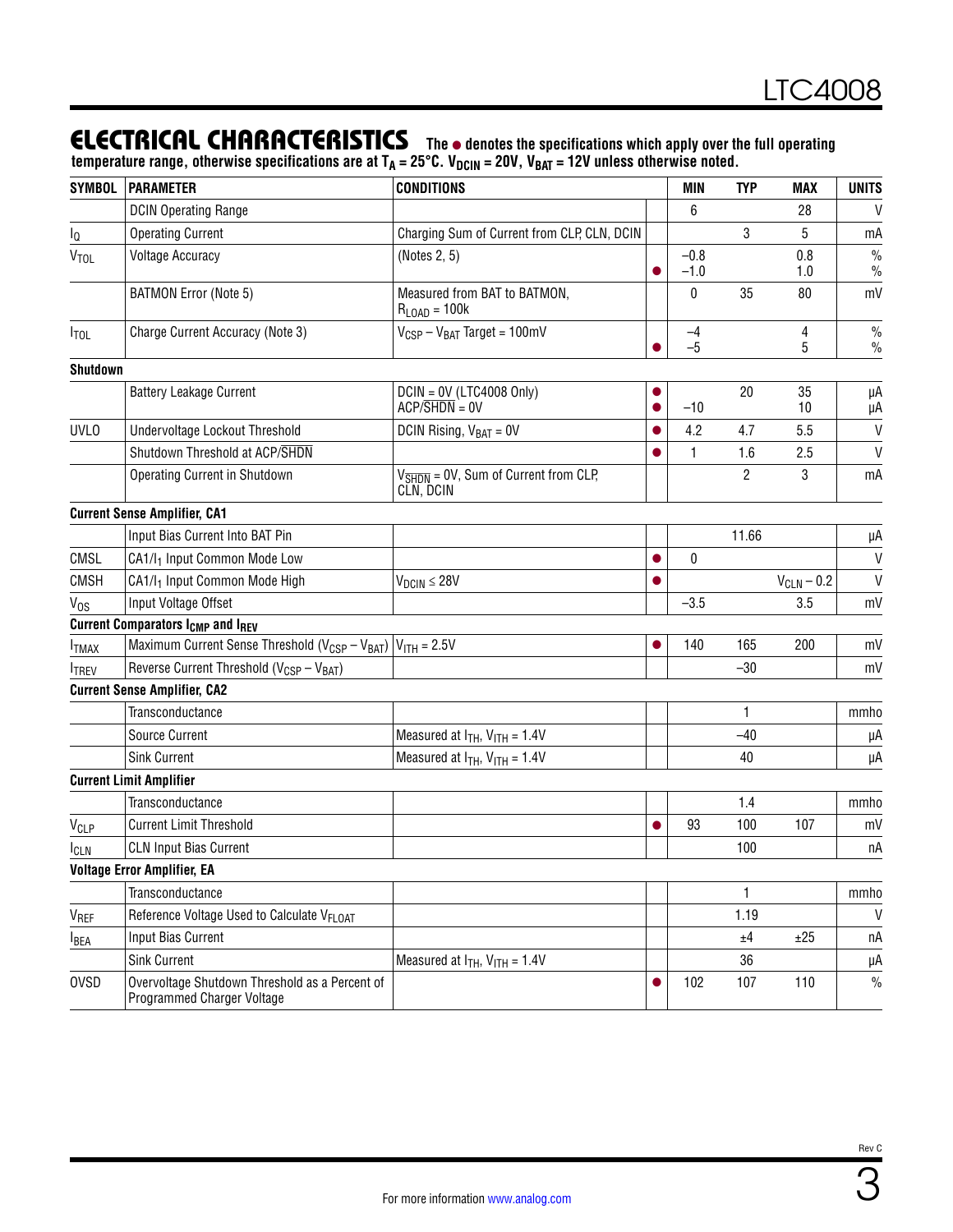### **ELECTRICAL CHARACTERISTICS** The  $\bullet$  denotes the specifications which apply over the full operating

temperature range, otherwise specifications are at T<sub>A</sub> = 25°C. V<sub>DCIN</sub> = 20V, V<sub>BAT</sub> = 12V unless otherwise noted.

|                             | Input P-Channel FET Driver (INFET) (LTC4008 Only)<br>DCIN Detection Threshold (V <sub>DCIN</sub> - V <sub>CLP</sub> ) |                                                                                     |                         |                             |                         |              |
|-----------------------------|-----------------------------------------------------------------------------------------------------------------------|-------------------------------------------------------------------------------------|-------------------------|-----------------------------|-------------------------|--------------|
|                             |                                                                                                                       |                                                                                     |                         |                             |                         |              |
|                             |                                                                                                                       | <b>DCIN Voltage Ramping Up</b><br>from $V_{CLP}$ – 0.1V                             | 0                       | 0.17                        | 0.25                    | $\mathsf{V}$ |
|                             | Forward Regulation Voltage (V <sub>DCIN</sub> - V <sub>CLP</sub> )                                                    |                                                                                     |                         | 25                          | 50                      | mV           |
|                             | Reverse Voltage Turn-Off Voltage (V <sub>DCIN</sub> - V <sub>CLP</sub> )                                              | <b>DCIN Voltage Ramping Down</b>                                                    | $-60$                   | $-25$                       |                         | mV           |
|                             | INFET "On" Clamping Voltage (V <sub>CLP</sub> - V <sub>INFET</sub> )                                                  | $I_{INFET} = 1 \mu A$                                                               | 5                       | 5.8                         | 6.5                     | $\mathsf{V}$ |
|                             | INFET "Off" Clamping Voltage (V <sub>CLP</sub> - V <sub>INFET</sub> )                                                 | $I_{INFET} = -25\mu A$                                                              |                         |                             | 0.25                    | $\mathsf{V}$ |
| <b>Thermistor</b>           |                                                                                                                       |                                                                                     |                         |                             |                         |              |
| <b>NTCVR</b>                | Reference Voltage During Sample Time                                                                                  |                                                                                     |                         | 4.5                         |                         | $\sf V$      |
|                             | <b>High Threshold</b>                                                                                                 | V <sub>NTC</sub> Rising                                                             | <b>NTCVR</b><br>• 0.48  | <b>NTCVR</b><br>$\cdot$ 0.5 | <b>NTCVR</b><br>• 0.52  | $\mathsf{V}$ |
|                             | Low Threshold                                                                                                         | V <sub>NTC</sub> Falling                                                            | <b>NTCVR</b><br>• 0.115 | <b>NTCVR</b><br>• 0.125     | <b>NTCVR</b><br>• 0.135 | $\mathsf{V}$ |
|                             | <b>Thermistor Disable Current</b>                                                                                     | $V_{NTC} \le 10V$                                                                   |                         |                             | 10                      | μA           |
|                             | Indicator Outputs (ACP/SHDN, FLAG, I <sub>CL</sub> , FAULT                                                            |                                                                                     |                         |                             |                         |              |
| C10TOL                      | FLAG (C/10) Accuracy                                                                                                  | Voltage Falling at PROG                                                             | 0.375                   | 0.397                       | 0.420                   | $\mathsf{V}$ |
|                             | $\overline{I_{CL}}$ Threshold Accuracy                                                                                | $V_{CLP} - V_{CLN}$                                                                 | 83                      | 93                          | 105                     | mV           |
| $V_{OL}$                    | Low Logic Level of ACP/SHDN, FLAG, ICL, FAULT                                                                         | $I_{OL} = 100 \mu A$                                                                |                         |                             | 0.5                     | $\mathsf{V}$ |
| V <sub>OH</sub>             | High Logic Level of ACP/ $\overline{\text{SHDN}}$ , $\overline{\text{ICl}}$                                           | $I_{OH} = -1 \mu A$                                                                 | 2.7                     |                             |                         | $\mathsf{V}$ |
| $I_{OFF}$                   | Off State Leakage Current of FLAG, FAULT                                                                              | $V_{OH} = 3V$                                                                       | $-1$                    |                             | 1                       | μA           |
| $I_{PQ}$                    | Pull-Up Current on ACP/SHDN, ICI                                                                                      | $V = 0V$                                                                            |                         | $-10$                       |                         | μA           |
| <b>Oscillator</b>           |                                                                                                                       |                                                                                     |                         |                             |                         |              |
| $t_{\rm 0SC}$               | <b>Regulator Switching Frequency</b>                                                                                  |                                                                                     | 255                     | 300                         | 345                     | kHz          |
| f <sub>MIN</sub>            | Regulator Switching Frequency in Drop Out                                                                             | Duty Cycle $\geq 98\%$                                                              | 20                      | 25                          |                         | kHz          |
| $DC_{MAX}$                  | Regulator Maximum Duty Cycle                                                                                          | $V_{CSP} = V_{BAT}$                                                                 | 98                      | 99                          |                         | $\%$         |
| Gate Drivers (TGATE, BGATE) |                                                                                                                       |                                                                                     |                         |                             |                         |              |
|                             | V <sub>TGATE</sub> High (V <sub>CLP</sub> - V <sub>TGATE</sub> )                                                      | $I_{TGATE} = -1mA$                                                                  |                         |                             | 50                      | mV           |
|                             | V <sub>BGATE</sub> High                                                                                               | $C_{\text{LOAD}} = 3000pF$                                                          |                         | 5.6                         | 10                      | V            |
|                             | V <sub>TGATE</sub> Low (V <sub>CLP</sub> - V <sub>TGATE</sub> )                                                       | $C_{\text{LOAD}} = 3000pF$                                                          |                         | 5.6                         | 10                      | $\mathsf{V}$ |
|                             | V <sub>BGATE</sub> Low                                                                                                | $I_{BGATE} = 1mA$                                                                   |                         |                             | 50                      | mV           |
| <b>TGTR</b><br><b>TGTF</b>  | <b>TGATE Transition Time</b><br><b>TGATE Rise Time</b><br><b>TGATE Fall Time</b>                                      | $C_{\text{LOAD}} = 3000pF, 10\%$ to 90%<br>$C_{\text{LOAD}} = 3000pF, 10\%$ to 90%  |                         | 50<br>50                    | 110<br>100              | ns<br>ns     |
| <b>BGTR</b><br><b>BGTF</b>  | <b>BGATE Transition Time</b><br><b>BGATE Rise Time</b><br><b>BGATE Fall Time</b>                                      | $C_{1 \text{ OAD}}$ = 3000pF, 10% to 90%<br>$C_{\text{LOAD}} = 3000pF, 10\%$ to 90% |                         | 40<br>40                    | 90<br>80                | ns<br>ns     |
|                             | V <sub>TGATE</sub> at Shutdown (V <sub>CLP</sub> – V <sub>TGATE</sub> )                                               | $I_{TGATE} = -1 \mu A$ , DCIN = 0V, CLP = 12V                                       |                         |                             | 100                     | mV           |
|                             | V <sub>BGATE</sub> at Shutdown                                                                                        | $I_{BGATE} = 1 \mu A$ , DCIN = 0V, CLP = 12V                                        |                         |                             | 100                     | mV           |

**Note 1:** Stresses beyond those listed under Absolute Maximum Ratings may cause permanent damage to the device. Exposure to any Absolute Maximum Rating condition for extended periods may affect device reliability and lifetime.

**Note 4:** The LTC4008E is guaranteed to meet performance specifications from 0°C to 70°C. Specifications over the –40°C to 85°C operating temperature range are assured by design, characterization and correlation with statistical process controls.

**Note 2:** See ["Test Circuit".](#page-8-0)

**Note 3:** Does not include tolerance of current sense resistor or current programming resistor.

**Note 5:** Voltage accuracy includes BATMON error and voltage reference error. Does not include error of external resistor divider.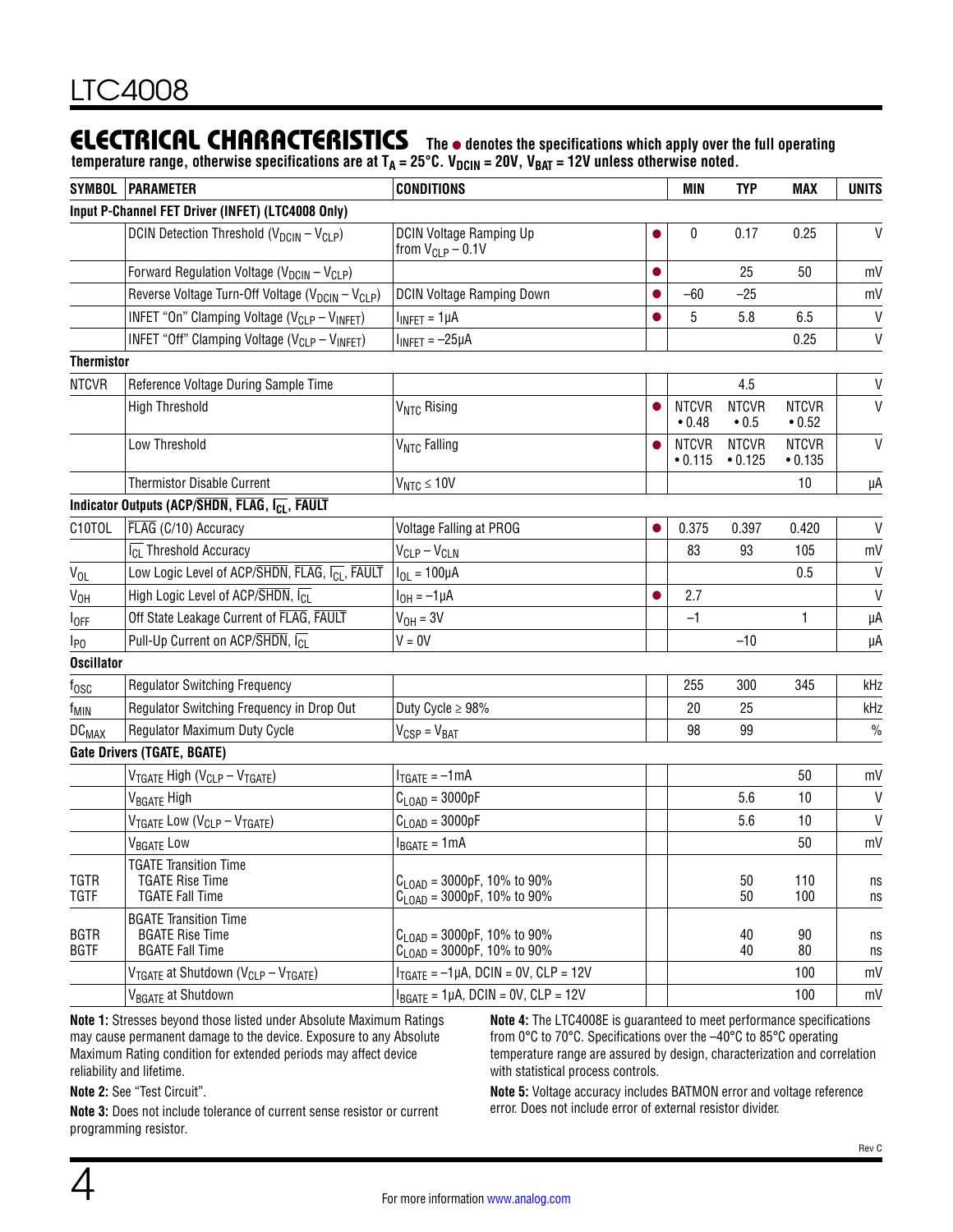### **TYPICAL PERFORMANCE CHARACTERISTICS** (T<sub>A</sub> = 25°C unless otherwise noted)







**Disconnect/Reconnect Battery (Load Dump)**

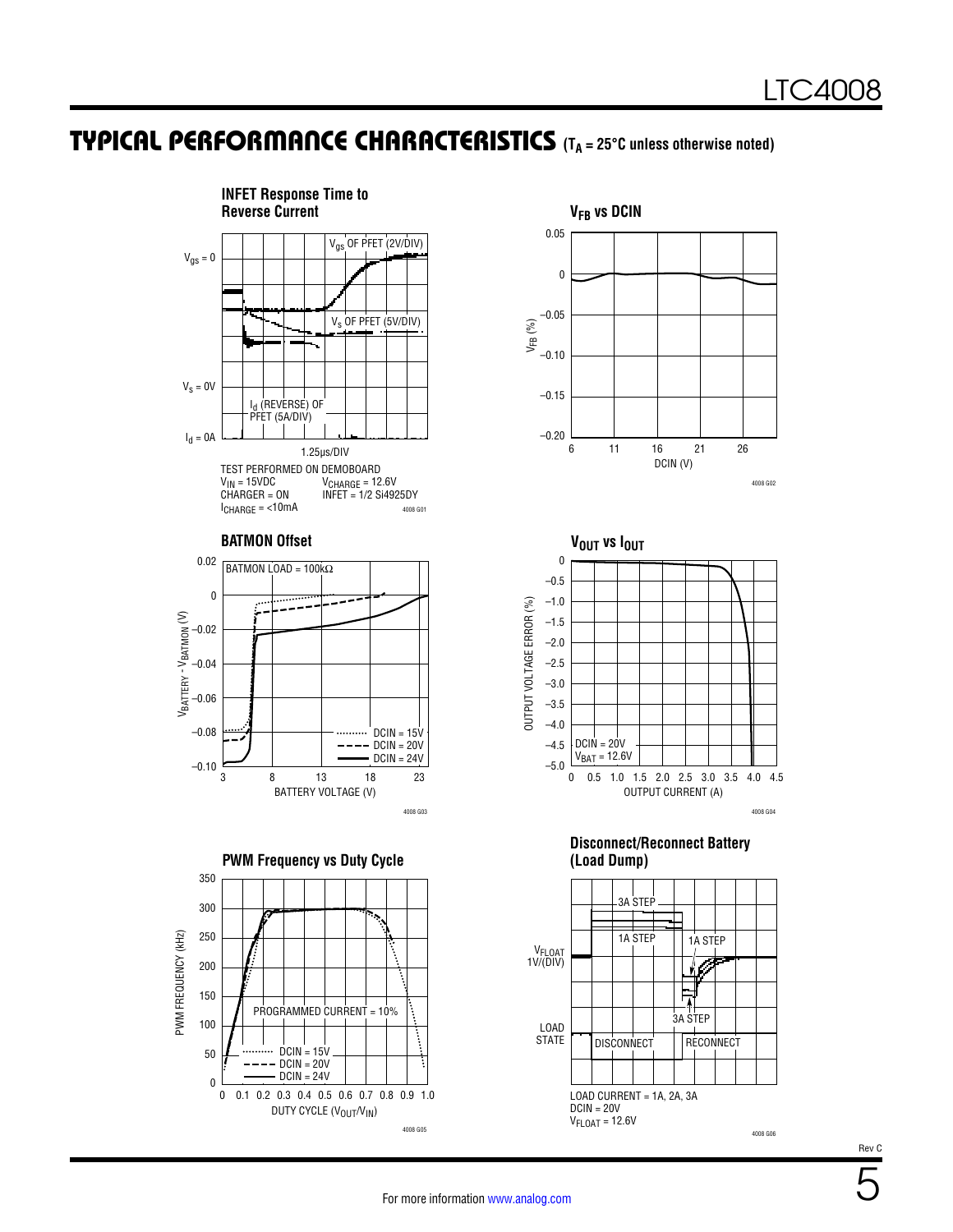## **TYPICAL PERFORMANCE CHARACTERISTICS** (T<sub>A</sub> = 25°C unless otherwise noted)







**Charging Voltage Error** 

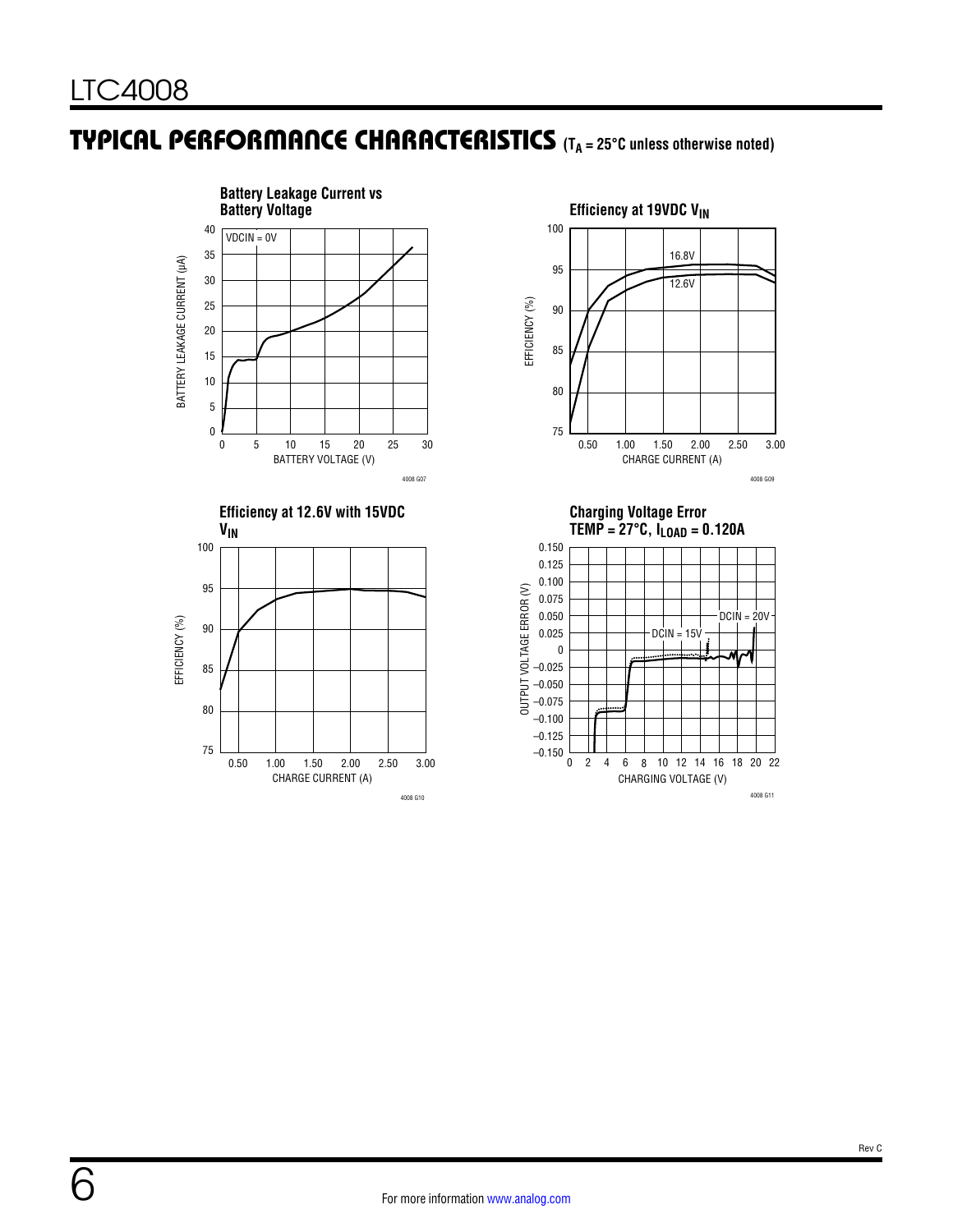## PIN FUNCTIONS

**DCIN (Pin 1):** External DC Power Source Input. Bypass this pin with at least 0.01µF. See ["Applications Information"](#page-12-0) section.

**I<sub>CL</sub>** (Pin 2): Input Current Limit Indicator. Active low digital output. Internal 10µA pull-up to 3.5V. Pulled low if the charger current is being reduced by the input current limiting function. The pin is capable of sinking at least 100µA. If  $V_{LOGIC} > 3.3V$ , add an external pull-up.

**ACP/SHDN (Pin 3):** Open-drain output used to indicate if the AC adapter voltage is adequate for charging. Active high digital output. Internal 10µA pull-up to 3.5V. The charger can also be shutdown by pulling this pin below 1V. The pin is capable of sinking at least 100 $\mu$ A. If V<sub>LOGIC</sub> > 3.3V, add an external pull-up. (LTC4008-1: ACP function disabled.)

**R<sub>T</sub>** (Pin 4): Thermistor Clocking Resistor. Use a 150k resistor as a nominal value. This resistor is always required. If this resistor is not present, the charger will not start.

**FAULT (Pin 5):** Active low open-drain output that indicates that charger operation has suspended due to the thermistor exceeding allowed values. A pull-up resistor is required if this function is used. The pin is capable of sinking at least 100µA.

**GND (Pin 6):** Ground for Low Power Circuitry.

V<sub>FB</sub> (Pin 7): Input of Voltage Feedback Error Amplifier, EA, in the ["Block Diagram".](#page-7-0)

**NTC (Pin 8):** A thermistor network is connected from NTC to GND. This pin determines if the battery temperature is safe for charging. The charger and timer are suspended and the FAULT pin is driven low if the thermistor indicates a temperature that is unsafe for charging. The thermistor function may be disabled with a 300k to 500k resistor from DCIN to NTC.

**I<sub>TH</sub>** (Pin 9): Control Signal of the Inner Loop of the Current Mode PWM. Higher  $I<sub>TH</sub>$  voltage corresponds to higher charging current in normal operation. A 6k resistor in series with a capacitor of at least 0.1µF to GND provides loop compensation. Typical full-scale output current is 40µA. Nominal voltage range for this pin is 0V to 3V.

**PROG (Pin 10):** Current Programming/Monitoring Input/ Output. An external resistor to GND programs the peak charging current in conjunction with the current sensing

resistor. The voltage at this pin provides a linear indication of charging current. Peak current is equivalent to 1.19V. Zero current is approximately 0.309V. A capacitor from PROG to ground is required to filter higher frequency components. The maximum program resistance to ground is 100k. Values higher than 100k can cause the charger to shut down.

**CSP (Pin 11):** Current Amplifier CA1 Input. The CSP and BAT pins measure the voltage across the sense resistor, R<sub>SENSE</sub>, to provide the instantaneous current signals required for both peak and average current mode operation.

**BAT (Pin 12):** Battery Sense Input and the Negative Reference for the Current Sense Resistor.

**BATMON (Pin 13):** Output Voltage Representing Battery Voltage. Switched off to reduce standby current drain when AC is not present. An external voltage divider from BATMON to  $V_{FB}$  sets the charger float voltage. Recommended minimum load resistance is 100k.

**FLAG (Pin 14):** Active low open-drain output that indicates when charging current has declined to 10% of max programmed current. A pull-up resistor is required if this function is used. The pin is capable of sinking at least 100µA. This function is latching. To clear it, user must cycle the ACP/SHDN pin.

**CLN (Pin 15):** Negative Input to the Input Current Limiting Amplifier CL1. The threshold is set at 100mV below the voltage at the CLP pin. When used to limit input current, a filter is needed to filter out the switching noise. If no current limit function is desired, connect this pin to CLP.

**CLP (Pin 16):** This pin serves as a positive reference for the input current limit amplifier, CL1. It also serves as the power supply for the IC.

**TGATE (Pin 17):** Drives the top external PMOSFET of the battery charger buck converter.

**PGND (Pin 18):** High Current Ground Return for BGATE Driver.

**BGATE (Pin 19):** Drives the bottom external N-MOSFET of the battery charger buck converter.

**INFET (Pin 20):** Drives the gate of the external input P-MOSFET. (LTC4008-1: No Connection)

7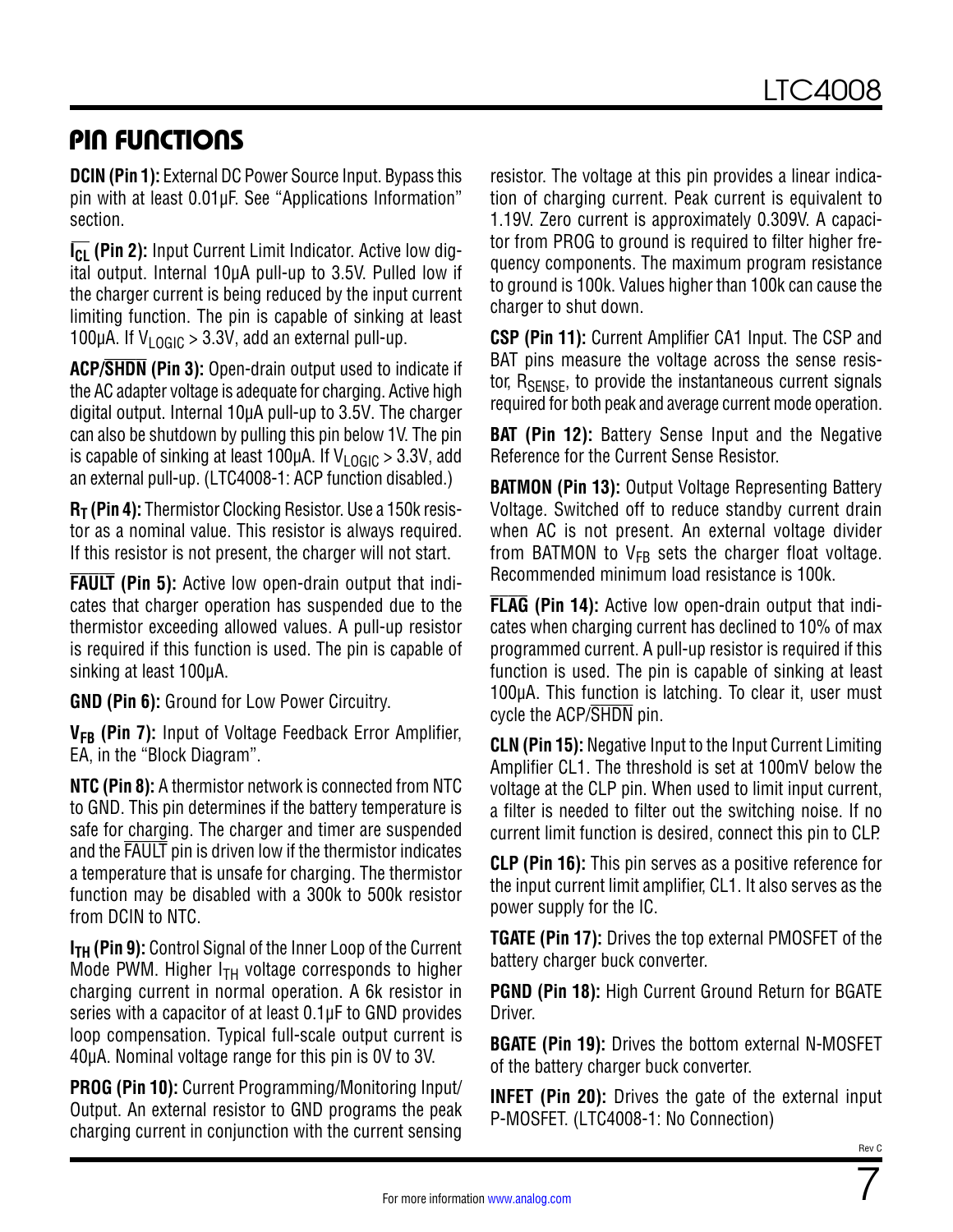8

# <span id="page-7-0"></span>BLOCK DIAGRAM

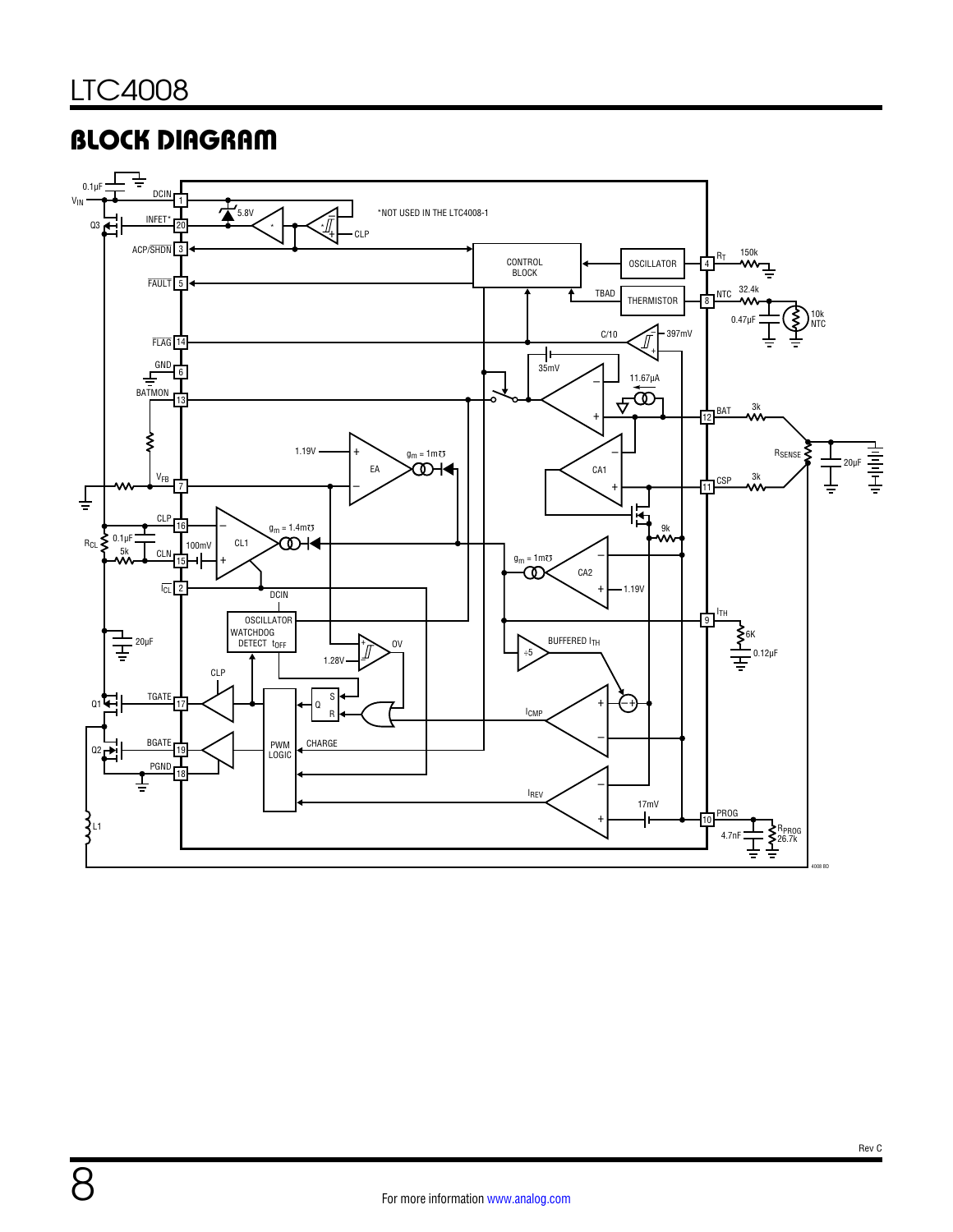## <span id="page-8-0"></span>TEST CIRCUIT



## **OPERATION**

#### **OVERVIEW**

The LTC4008 is a synchronous current mode PWM step down (buck) switcher battery charger controller. The charge current is programmed by the combination of a program resistor ( $R_{PROG}$ ) from the PROG pin to ground and a sense resistor ( $R_{\text{SFNSF}}$ ) between the CSP and BAT pins. The final float voltage is programmed with an external resistor divider and the internal 1.19V reference voltage. Charging begins when the potential at the DCIN pin rises above the voltage at BAT (and the UVLO voltage) and the ACP/SHDN pin is high. An external thermistor network is sampled at regular intervals. If the thermistor value exceeds design limits, charging is suspended and the FAULT pin is set low. If the thermistor value returns to an acceptable value, charging resumes and the FAULT pin is set high. An external resistor on the  $R<sub>T</sub>$  pin sets the sampling interval for the thermistor.

As the battery approaches the final float voltage, the charge current will begin to decrease. When the current drops to 10% of the full-scale charge current, an internal C/10 comparator will indicate this condition by latching the FLAG pin low. If this condition is caused by an input current limit condition, described below, then the FLAG indicator will be inhibited. When the input voltage is not present, the charger goes into a sleep mode, dropping battery current drain to 15µA. This greatly reduces the current drain on the battery and increases the standby time. The charger can be inhibited at any time by forcing the ACP/SHDN pin to a low voltage. Forcing ACP/SHDN low, or removing the voltage from DCIN, will also clear the FLAG pin if it is low.

| <b>MODE</b>                                             | <b>DCIN</b>                                                                                  | <b>ACP/SHDN</b> | FLAG**            | <b>FAULT</b> ** | ICL         |
|---------------------------------------------------------|----------------------------------------------------------------------------------------------|-----------------|-------------------|-----------------|-------------|
| Shutdown by low adapter voltage (Disabled on LTC4008-1) | $ABAT$                                                                                       | <b>LOW</b>      | <b>HIGH</b>       | <b>HIGH</b>     | LOW         |
| Normal charging                                         | >BAT                                                                                         | <b>HIGH</b>     | <b>HIGH</b>       | HIGH*           | $HIGH*$     |
| Input current limited charging                          | >BAT                                                                                         | <b>HIGH</b>     | HIGH <sup>*</sup> | HIGH*           | <b>LOW</b>  |
| Charger shut down due to thermistor out of range        | >BAT                                                                                         | <b>HIGH</b>     |                   | <b>LOW</b>      | <b>HIGH</b> |
| Shut down by ACP/SHDN pin (USER)                        |                                                                                              | Forced LOW      | <b>HIGH</b>       | <b>HIGH</b>     | <b>LOW</b>  |
| Shut down by undervoltage lockout                       | >BAT + <uvl< td=""><td><b>HIGH</b></td><td><b>HIGH</b></td><td>HIGH*</td><td>LOW</td></uvl<> | <b>HIGH</b>     | <b>HIGH</b>       | HIGH*           | LOW         |

#### **Table 1. Truth Table For Indicator States**

\*Most probable condition, \*\*Open-drain output, HIGH = Open with pull-up, X = Don't care

9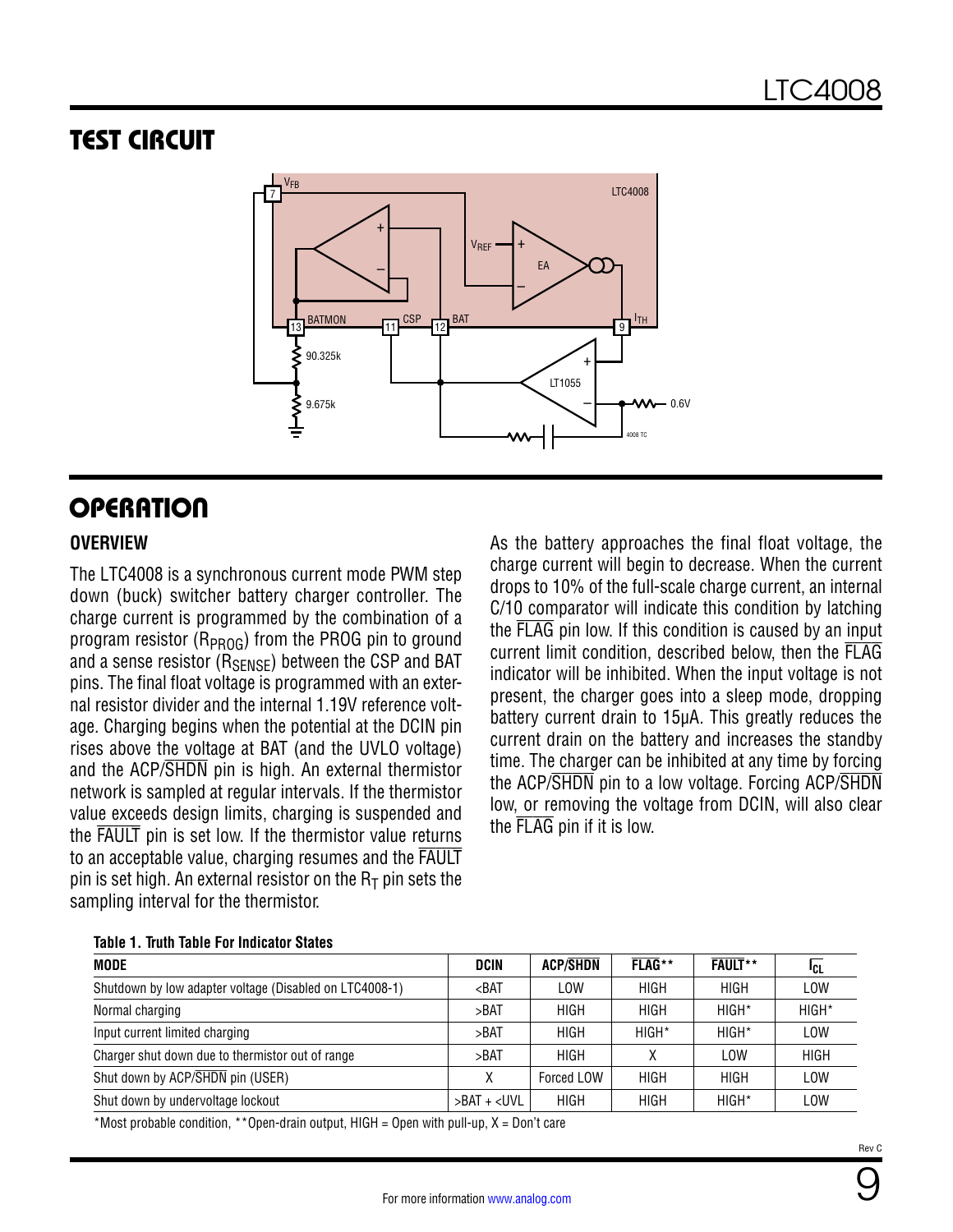# **OPERATION**

### **Input FET (LTC4008)**

The input FET circuit performs two functions. It enables the charger if the input voltage is higher than the CLP pin and provides the logic indicator of AC present on the ACP/SHDN pin. It controls the gate of the input FET to keep a low forward voltage drop when charging and also prevents reverse current flow through the input FET.

If the input voltage is less than  $V_{CLP}$ , it must go at least 170mV higher than  $V_{\text{Cl-N}}$  to activate the charger. When this occurs the ACP/SHDN pin is released and pulled up with an external load to indicate that the adapter is present. The gate of the input FET is driven to a voltage sufficient to keep a low forward voltage drop from drain to source. If the voltage between DCIN and CLP drops to less than 25mV, the input FET is turned off slowly. If the voltage between DCIN and CLP is ever less than –25mV, then the input FET is turned off in less than 10µs to prevent significant reverse current from flowing in the input FET. In this condition, the ACP/SHDN pin is driven low and the charger is disabled.

### **Input FET (LTC4008-1)**

The input FET circuit is disabled for the LTC4008-1. There is no low current shutdown mode when DCIN falls below the CLP pin. The ACP/SHDN pin functions only to shut down the charger.

### **Battery Charger Controller**

The LTC4008 charger controller uses a constant off-time, current mode step-down architecture. During normal operation, the top MOSFET is turned on each cycle when the oscillator sets the SR latch and turned off when the main current comparator  $I_{\text{CMP}}$  resets the SR latch. While the top MOSFET is off, the bottom MOSFET is turned on until either the inductor current trips the current comparator  $I_{RFV}$  or the beginning of the next cycle. The oscillator uses the equation:

$$
t_{OFF} = \frac{V_{DCIN} - V_{BAT}}{V_{DCIN} \cdot f_{OSC}}
$$

to set the bottom MOSFET on time. This activity is diagrammed in [Figure 1](#page-9-0).



<span id="page-9-0"></span>The peak inductor current, at which  $I_{\text{CMP}}$  resets the SR latch, is controlled by the voltage on  $I_{TH}$ .  $I_{TH}$  is in turn controlled by several loops, depending upon the situation at hand. The average current control loop converts the voltage between CSP and BAT to a representative current. Error amp CA2 compares this current against the desired current programmed by  $R_{PROG}$  at the PROG pin and adjusts  $I<sub>TH</sub>$  until:

$$
\frac{V_{REF}}{R_{PROG}} = \frac{V_{CSP} - V_{BAT} + 11.67\mu A \cdot 3.01k\Omega}{3.01k\Omega}
$$

therefore,

$$
I_{\text{CHARGE}(\text{MAX})} = \left(\frac{V_{\text{REF}}}{R_{\text{PROG}}}-11.67\mu\text{A}\right) \cdot \frac{3.01\text{k}\Omega}{R_{\text{SENSE}}}
$$

The voltage at BATMON is divided down by an external resistor divider and is used by error amp EA to decrease  $I<sub>TH</sub>$  if the divider voltage is above the 1.19V reference. When the charging current begins to decrease, the voltage at PROG will decrease in direct proportion. The voltage at PROG is then given by:

$$
V_{PROG} = (I_{CHARGE} \cdot R_{SENSE} + 11.67 \mu A \cdot 3.01 \text{k}\Omega) \cdot \frac{R_{PROG}}{3.01 \text{k}\Omega}
$$

The accuracy of  $V_{PROG}$  will range from 0% to  $I_{TOL}$ .

V<sub>PROG</sub> is plotted in [Figure 2.](#page-10-0)

Rev C The amplifier CL1 monitors and limits the input current, normally from the AC adapter to a preset level (100mV/  $R_{CL}$ ). At input current limit, CL1 will decrease the  $I<sub>TH</sub>$  voltage, thereby reducing charging current. The  $I_{Cl}$  indicator output will go low when this condition is detected and the FLAG indicator will be inhibited if it is not already low.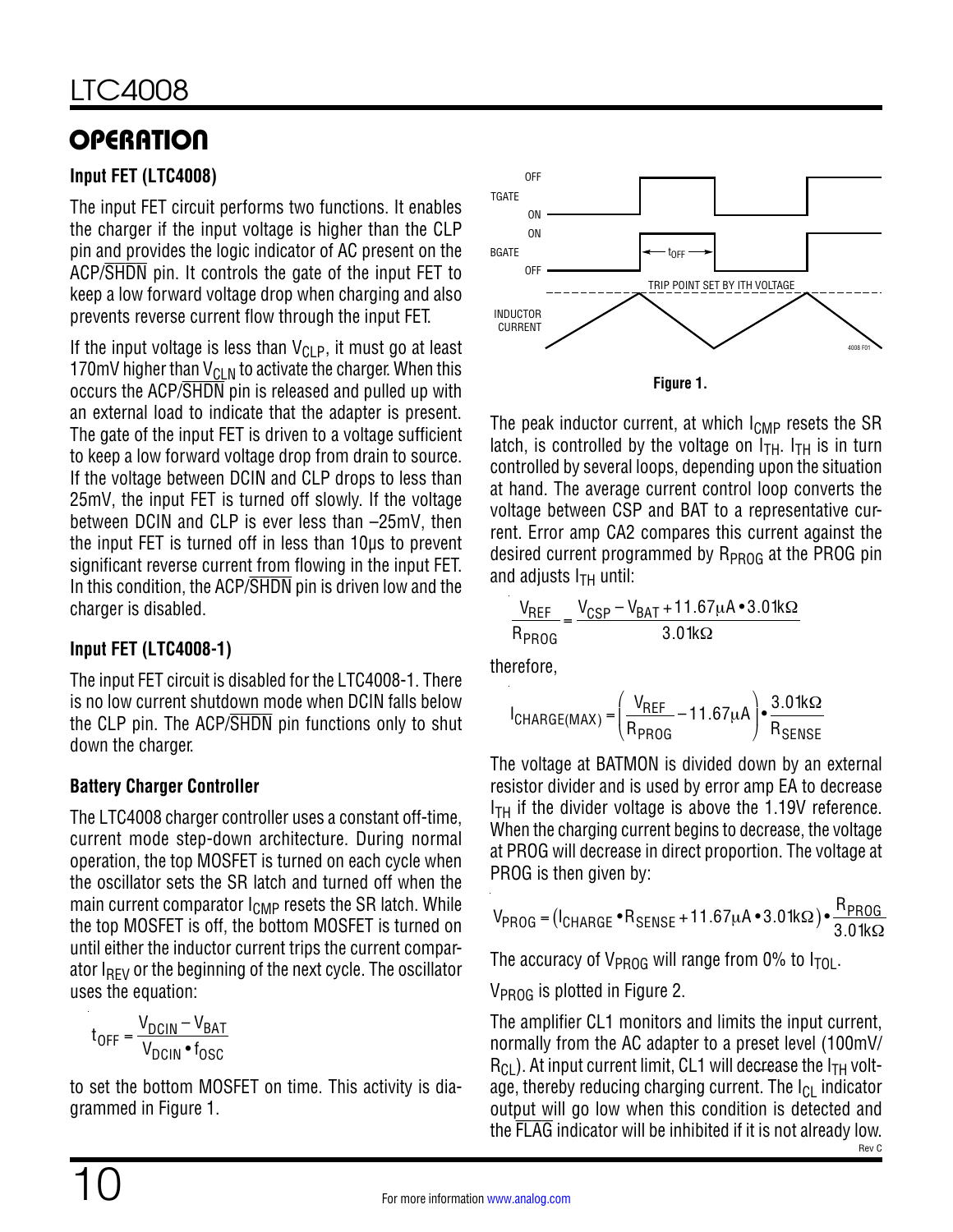## **OPERATION**



**Figure 2. V<sub>PROG</sub> vs I<sub>CHARGE</sub>** 

If the charging current decreases below 10% to 15% of programmed current, while engaged in input current limiting, BGATE will be forced low to prevent the charger from discharging the battery. Audible noise can occur in this mode of operation.

An overvoltage comparator guards against voltage transient overshoots (>7% of programmed value). In this case, both MOSFETs are turned off until the overvoltage condition is cleared. This feature is useful for batteries which "load dump" themselves by opening their protection switch to perform functions such as calibration or pulse mode charging.

#### **PWM Watchdog Timer**

There is a watchdog timer that observes the activity on the BGATE and TGATE pins. If TGATE stops switching for more than 40µs, the watchdog activates and turns off the top MOSFET for about 400ns. The watchdog engages to prevent very low frequency operation in dropout which is a potential source of audible noise when using ceramic input and output capacitors.

### **Charger Startup**

When the charger is enabled, it will not begin switching until the  $I_{TH}$  voltage exceeds a threshold that assures initial current will be positive. This threshold is 5% to 15% of the maximum programmed current  $(100 \text{mV/R}_{\text{SENSE}})$ . After the charger begins switching, the various loops will control the current at a level that is higher or lower than the initial current. The duration of this transient condition depends upon the loop compensation but is typically less than 100us.

### **Thermistor Detection**

<span id="page-10-0"></span>The thermistor detection circuit is shown in [Figure 3](#page-10-1). It requires an external resistor and capacitor in order to function properly.



<span id="page-10-1"></span>**Figure 3.**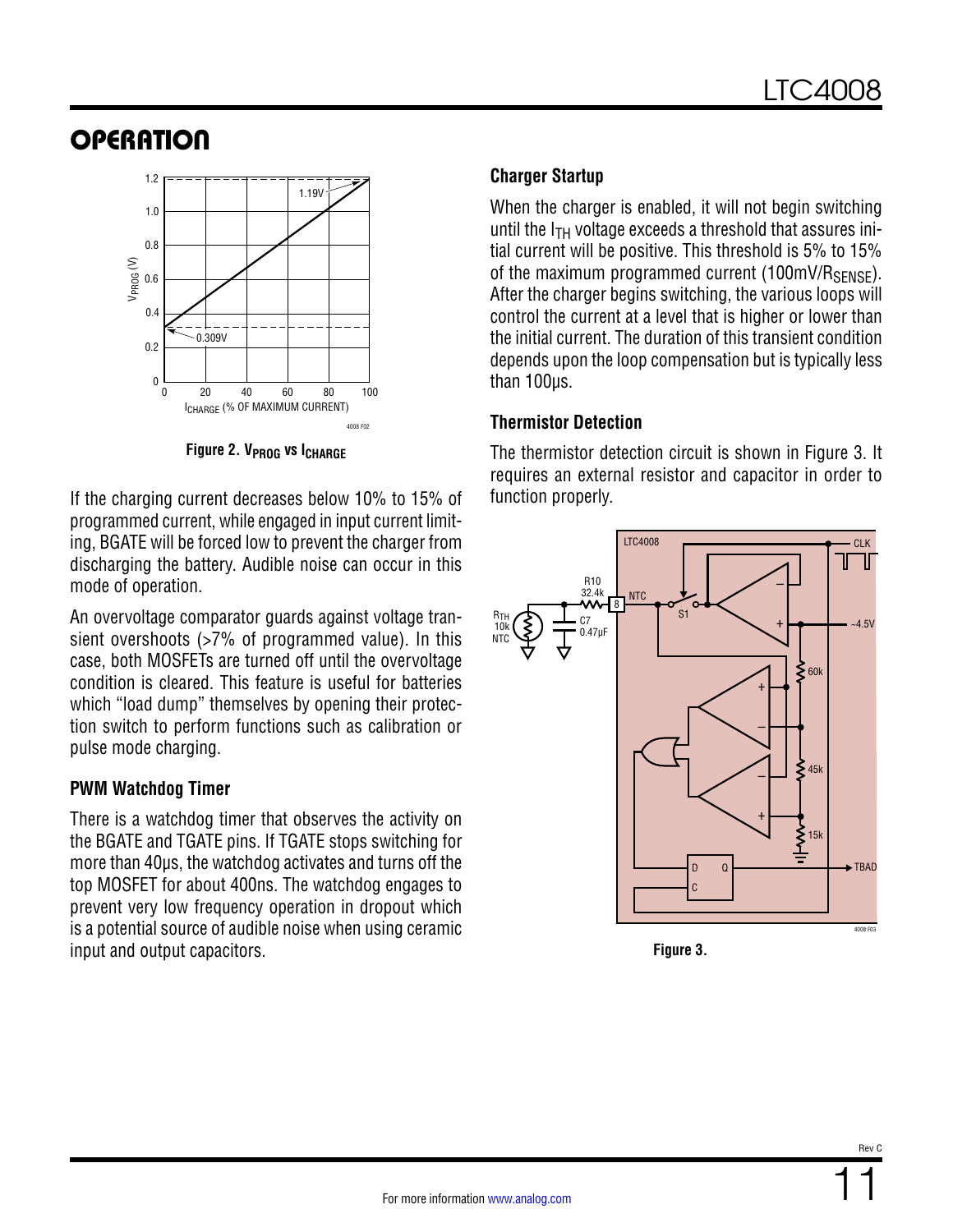# **OPERATION**

The thermistor detector performs a sample-and-hold function. An internal clock, whose frequency is determined by the timing resistor connected to  $R_T$ , keeps switch S1 closed to sample the thermistor:

 $t_{SAMPLE} = 127.5 \cdot 20 \cdot R_{RT} \cdot 17.5pF = 6.7ms$ 

for 
$$
R_{RT} = 150k
$$

The external RC network is driven to approximately 4.5V and settles to a final value across the thermistor of:

$$
V_{\text{RTH(FINAL)}} = \frac{4.5 \text{V} \cdot \text{R}_{\text{TH}}}{\text{R}_{\text{TH}} + \text{R10}}
$$

This voltage is stored by C7. Then the switch is opened for a short period of time to read the voltage across the thermistor.

$$
t_{\text{HOLD}} = 10 \cdot R_{\text{RT}} \cdot 17.5 \text{pF} = 26 \text{µs},
$$

for 
$$
R_{RT} = 150k
$$

When the  $t_{HOLD}$  interval ends the result of the thermistor testing is stored in the D flip-flop (DFF). If the voltage at NTC is within the limits provided by the resistor divider feeding the comparators, then the NOR gate output will be low and the DFF will set  $T<sub>BAD</sub>$  to zero and charging will continue. If the voltage at NTC is outside of the resistor divider limits, then the DFF will set  $T<sub>BAD</sub>$  to one, the charger will be shut down, FAULT pin is set low and the timer will be suspended until  $T<sub>BAD</sub>$  returns to zero ([Figure 4](#page-11-0)).



<span id="page-11-0"></span>**Figure 4.**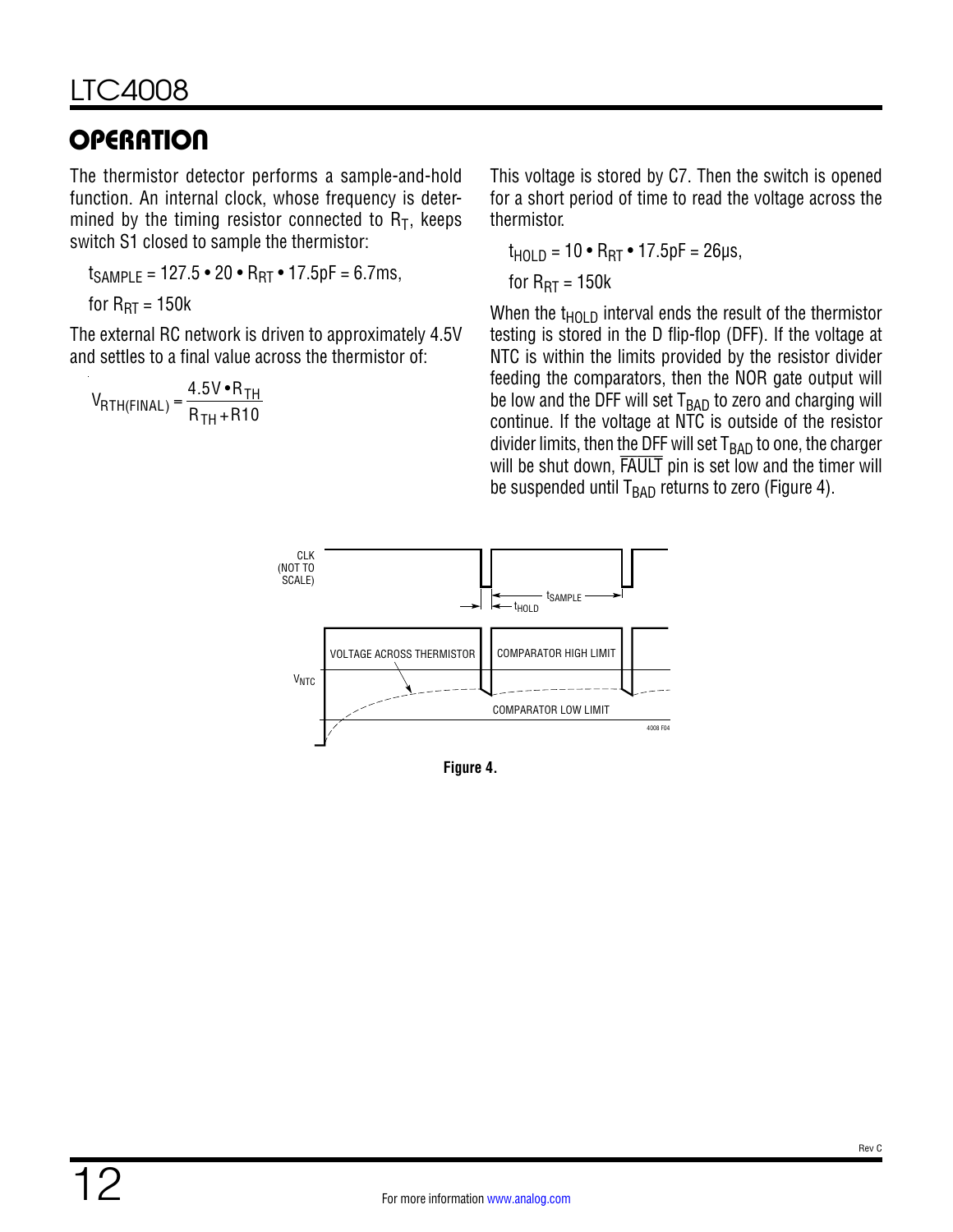#### <span id="page-12-0"></span>**Charger Current Programming**

The basic formula for charging current is:

 $I_{\text{CHARGE(MAX)}} = \frac{V_{\text{REF}} \cdot 3.01 \text{k}\Omega / R_{\text{PROG}} - 0.035 V_{\text{GHAGE(MAX)}}}{P}$  ${\sf R}_{\sf SENSE}$ 

 $V_{REF} = 1.19V$ . This leaves two degrees of freedom:  $R_{SENSE}$ and  $R_{PROG}$ . The 3.01k input resistors must not be altered since internal currents and voltages are trimmed for this value. Pick R<sub>SENSE</sub> by setting the average voltage between CSP and BAT to be close to 100mV during maximum charger current. Then  $R_{PROG}$  can be determined by solving the above equation for  $R_{PROG}$ .

$$
R_{PROG} = \frac{V_{REF} \cdot 3.01 k\Omega}{R_{SENSE} \cdot I_{CHARGE(MAX)} + 0.035 V}
$$

Table 2. Recommended R<sub>SNS</sub> and R<sub>PROG</sub> Resistor Values

| I <sub>MAX</sub> (A) | $R_{\text{SENSE}}(\Omega)$ 1% | $R_{\text{SENSE}}$ (W) | $R_{PROG}$ (k $\Omega$ ) 1% |
|----------------------|-------------------------------|------------------------|-----------------------------|
| 1.0                  | 0.100                         | 0.25                   | 26.7                        |
| 2.0                  | 0.050                         | 0.25                   | 26.7                        |
| 3.0                  | 0.033                         | 0.5                    | 26.7                        |
| 4.0                  | 0.025                         | 0.5                    | 26.7                        |

Charging current can be programmed by pulse width modulating  $R_{PROG}$  with a switch Q1 to  $R_{PROG}$  at a frequency higher than a few kHz ([Figure 5\)](#page-12-1).  $C_{PROG}$  must be increased to reduce the ripple caused by the  $R_{PROG}$  switching. The compensation capacitor at  $I<sub>TH</sub>$  will probably need to be



<span id="page-12-1"></span>**Figure 5. PWM Current Programming**

increased also to improve stability and prevent large overshoot currents during start-up conditions. Charging current will be proportional to the duty cycle of the switch with full current at 100% duty cycle and zero current when Q1 is off.

#### **Maintaining C/10 Accuracy**

The C/10 comparator threshold that drives the FLAG pin has a fixed threshold of approximately  $V_{PROG} = 400$ mV. This threshold works well when  $R_{PROG}$  is 26.7k, but will not yield a 10% charging current indication if  $R_{\text{PROG}}$ is a different value. There are situations where a standard value of  $R_{\text{SFNSF}}$  will not allow the desired value of charging current when using the preferred  $R_{PROG}$  value. In these cases, where the full-scale voltage across RSENSE is within ±20mV of the 100mV full-scale target, the input resistors connected to CSP and BAT can be adjusted to provide the desired maximum programming current as well as the correct FLAG trip point.

For example, the desired max charging current is 2.5A but the best R<sub>SENSE</sub> value is 0.033Ω. In this case, the voltage across  $R_{\text{SENSF}}$  at maximum charging current is only 82.5mV, normally  $R_{\text{PROG}}$  would be 30.1k but the nominal FLAG trip point is only 5% of maximum charging current. If the input resistors are reduced by the same amount as the full-scale voltage is reduced then,  $R4 = R5 = 2.49k$  and  $R_{PROG} = 26.7k$ , the maximum charging current is still 2.5A but the FLAG trip point is maintained at 10% of full scale.

There are other effects to consider. The voltage across the current comparator is scaled to obtain the same values as the 100mV sense voltage target, but the input referred sense voltage is reduced, causing some careful consideration of the ripple current. Input referred maximum comparator threshold is 117mV, which is the same ratio of 1.4x the DC target. Input referred  $I_{RFV}$  threshold is scaled back to –24mV. The current at which the switcher starts will be reduced as well so there is some risk of boost activity. These concerns can be addressed by using a slightly larger inductor to compensate for the reduction of tolerance to ripple current.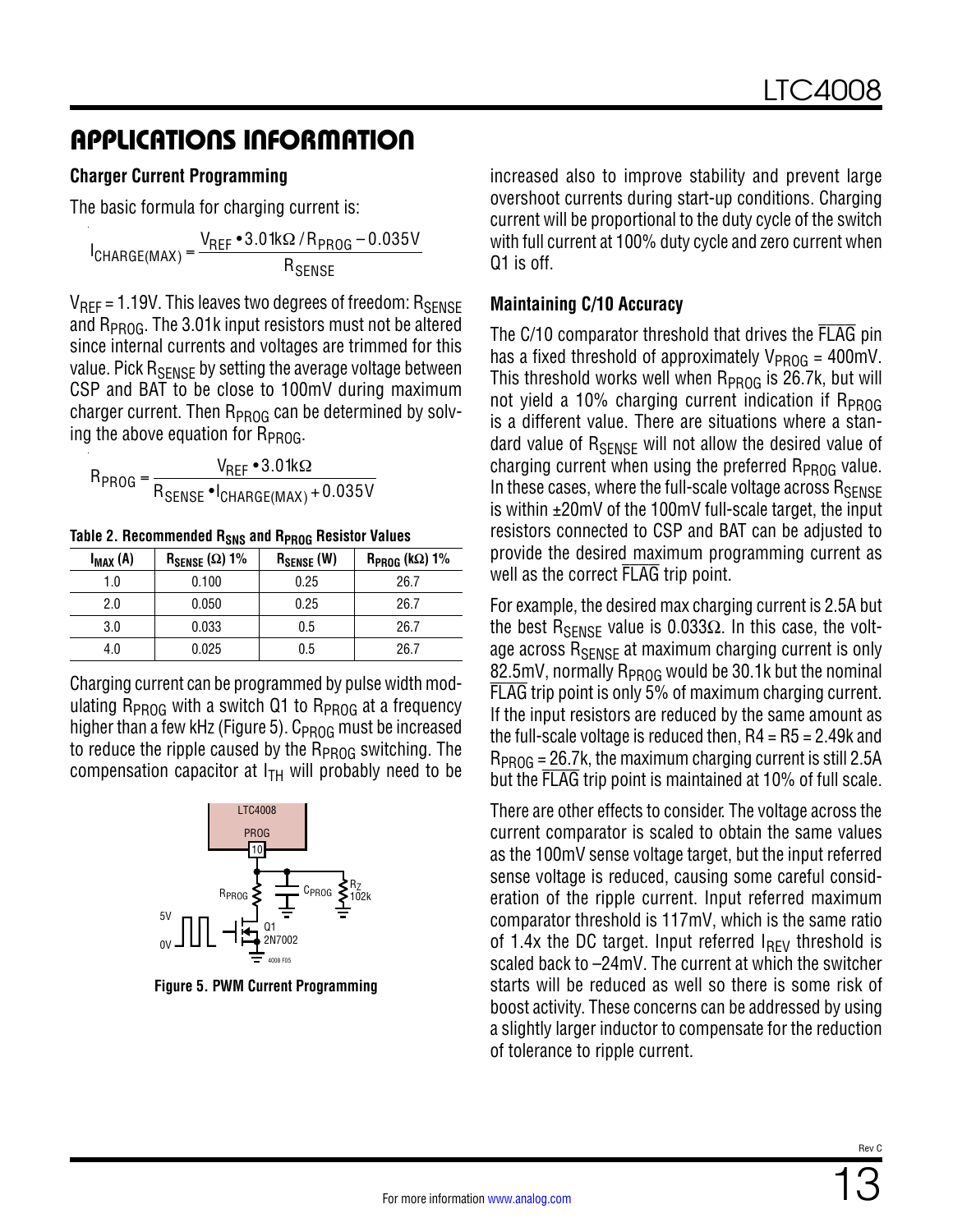### **Battery Conditioning**

Some batteries require a small charging current to condition them when they are severely depleted. The charging current is switched to a high rate after the battery voltage has reached a "safe" voltage to do so. [Figure 6](#page-13-0) illustrates how to do this 2-level charging. When Q1 is on, the charger current is set to maximum. When Q1 is off, the charging current is set to 10% of the maximum.



**Figure 6. 2-Level Current Programming**

### **Charger Voltage Programming**

A resistor divider, R8 and R9 (see [Figure 10](#page-19-0)), programs the final float voltage of the charger. The equation for float voltage is (the input bias current of EA is typically –4nA and can be ignored):

### $V_{FLOAT} = V_{RFF} (1 + R8/R9)$

It is recommended that the sum of R8 and R9 not be less than 100k. Accuracy of the LTC4008 voltage reference is ±0.8% at 25°C, and ±1% over the full temperature range. This leads to the possibility that very accurate (0.1%) resistors might be needed for R8 and R9. Actually, the temperature of the LTC4008 will rarely exceed 50°C near the float voltage because charging currents have tapered to a low level, so 0.25% resistors will normally provide the required level of overall accuracy. [Table 3](#page-13-1) contains recommended values for R8 and R9 for popular float voltages.

#### <span id="page-13-1"></span>**Table 3.**

| <b>FLOAT VOLTAGE (V)</b> | $R9$ (k $\Omega$ ) 0.25% | $R8$ (k $\Omega$ ) 0.25% |
|--------------------------|--------------------------|--------------------------|
| 8.2                      | 24.9                     | 147                      |
| 8.4                      | 26.1                     | 158                      |
| 12.3                     | 15                       | 140                      |
| 12.6                     | 16.9                     | 162                      |
| 16.4                     | 11.5                     | 147                      |
| 16.8                     | 13.3                     | 174                      |

### **Soft-Start**

The LTC4008 is soft started by the 0.12µF capacitor on the  $I<sub>TH</sub>$  pin. On start-up,  $I<sub>TH</sub>$  pin voltage will rise quickly to 0.5V, then ramp up at a rate set by the internal 40µA pull-up current and the external capacitor. Battery charging current starts ramping up when  $I<sub>TH</sub>$  voltage reaches 0.8V and full current is achieved with  $I<sub>TH</sub>$  at 2V. With a 0.12 $\mu$ F capacitor, time to reach full charge current is about 2ms and it is assumed that input voltage to the charger will reach full value in less than 2ms. The capacitor can be increased up to 1µF if longer input start-up times are needed.

### <span id="page-13-0"></span>**Input and Output Capacitors**

The input capacitor (C2) is assumed to absorb all input switching ripple current in the converter, so it must have adequate ripple current rating. Worst-case RMS ripple current will be equal to one-half of output charging current. Actual capacitance value is not critical. Solid tantalum low ESR capacitors have high ripple current rating in a relatively small surface mount package, *but caution must be used when tantalum capacitors are used for input or output bypass.* High input surge currents can be created when the adapter is hot-plugged to the charger or when a battery is connected to the charger. Solid tantalum capacitors have a known failure mechanism when subjected to very high turn-on surge currents. Kemet T495 series of "Surge Robust" low ESR tantalums are rated for high surge conditions such as battery to ground.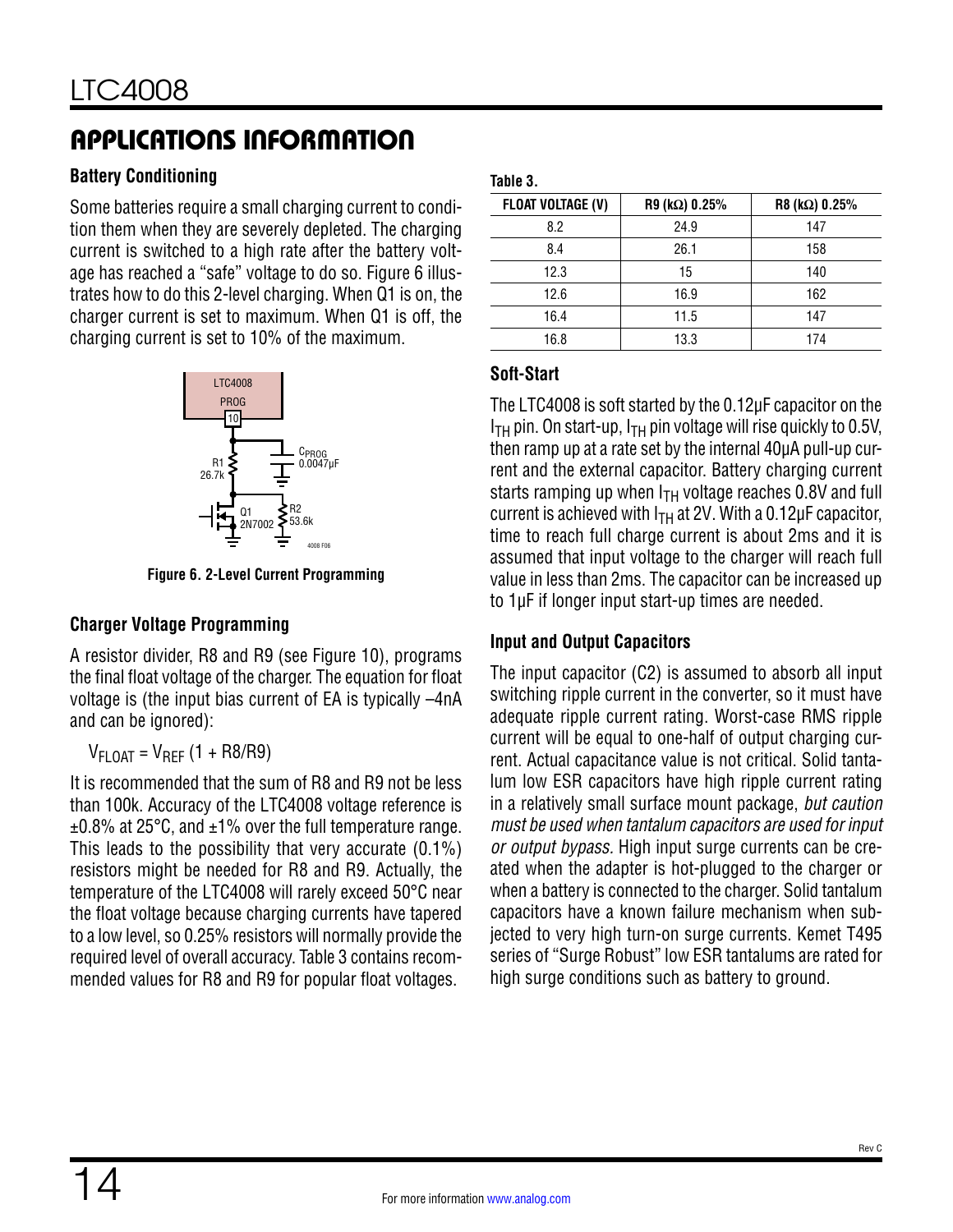The relatively high ESR of an aluminum electrolytic for C1, located at the AC adapter input terminal, is helpful in reducing ringing during the hot-plug event. Refer to Application Note 88 for more information.

Highest possible voltage rating on the capacitor will minimize problems. Consult with the manufacturer before use. Alternatives include high capacity ceramic (at least 20µF) from Tokin, United Chemi-Con/Marcon, et al. Other alternative capacitors include OS-CON capacitors from Sanyo.

The output capacitor (C3) is also assumed to absorb output switching current ripple. The general formula for capacitor current is:

$$
I_{RMS} = \frac{0.29 (V_{BAT}) \left(1 - \frac{V_{BAT}}{V_{DCIN}}\right)}{(L1)(f)}
$$

For example:

 $V_{DCIN}$  = 19V,  $V_{BAT}$  = 12.6V, L1 = 10µH, and  $f = 300$ kHz,  $I_{RMS} = 0.41$ A.

EMI considerations usually make it desirable to minimize ripple current in the battery leads, and beads or inductors may be added to increase battery impedance at the 300kHz switching frequency. Switching ripple current splits between the battery and the output capacitor depending on the ESR of the output capacitor and the battery impedance. If the ESR of C3 is 0.2 $\Omega$  and the battery impedance is raised to  $4\Omega$  with a bead or inductor, only 5% of the current ripple will flow in the battery.

#### **Inductor Selection**

Higher operating frequencies allow the use of smaller inductor and capacitor values. A higher frequency generally results in lower efficiency because of MOSFET gate charge losses. In addition, the effect of inductor value on ripple current and low current operation must also be considered. The inductor ripple current ∆l<sub>l</sub> decreases with higher frequency and increases with higher  $V_{IN}$ .

$$
\Delta I_L = \frac{1}{(f)(L)} V_{OUT} \left( 1 - \frac{V_{OUT}}{V_{IN}} \right)
$$

Accepting larger values of  $\Delta I_L$  allows the use of low inductances, but results in higher output voltage ripple and greater core losses. A reasonable starting point for setting ripple current is  $\Delta I_L = 0.4(I_{MAX})$ . In no case should  $\Delta I_L$ exceed  $0.6(I_{MAX})$  due to limits imposed by  $I_{RFV}$  and CA1. Remember the maximum  $\Delta I_1$  occurs at the maximum input voltage. In practice 10µH is the lowest value recommended for use.

Lower charger currents generally call for larger inductor values. Use [Table 4](#page-14-0) as a guide for selecting the correct inductor value for your application.

| iable |  |
|-------|--|
|-------|--|

<span id="page-14-0"></span>

| <b>MAXIMUM AVERAGE</b><br><b>CURRENT (A)</b> | <b>INPUT</b><br><b>VOLTAGE (V)</b> | <b>MINIMUM INDUCTOR</b><br>VALUE (µH) |  |  |  |
|----------------------------------------------|------------------------------------|---------------------------------------|--|--|--|
|                                              | $\leq$ 20                          | $40 + 20%$                            |  |  |  |
|                                              | >20                                | $56 + 20%$                            |  |  |  |
| 2                                            | $\leq$ 20                          | $20 + 20%$                            |  |  |  |
| 2                                            | >20                                | $30 + 20%$                            |  |  |  |
| 3                                            | $\leq$ 20                          | $15 + 20%$                            |  |  |  |
| 3                                            | >20                                | $20 + 20%$                            |  |  |  |
|                                              | $\leq$ 20                          | $10 + 20%$                            |  |  |  |
|                                              | >20                                | $15 + 20%$                            |  |  |  |

#### **Charger Switching Power MOSFET and Diode Selection**

Two external power MOSFETs must be selected for use with the charger: a P-channel MOSFET for the top (main) switch and an N-channel MOSFET for the bottom (synchronous) switch.

The peak-to-peak gate drive levels are set internally. This voltage is typically 6V. Consequently, logic-level threshold MOSFETs must be used. Pay close attention to the  $BV<sub>DSS</sub>$ specification for the MOSFETs as well; many of the logic level MOSFETs are limited to 30V or less.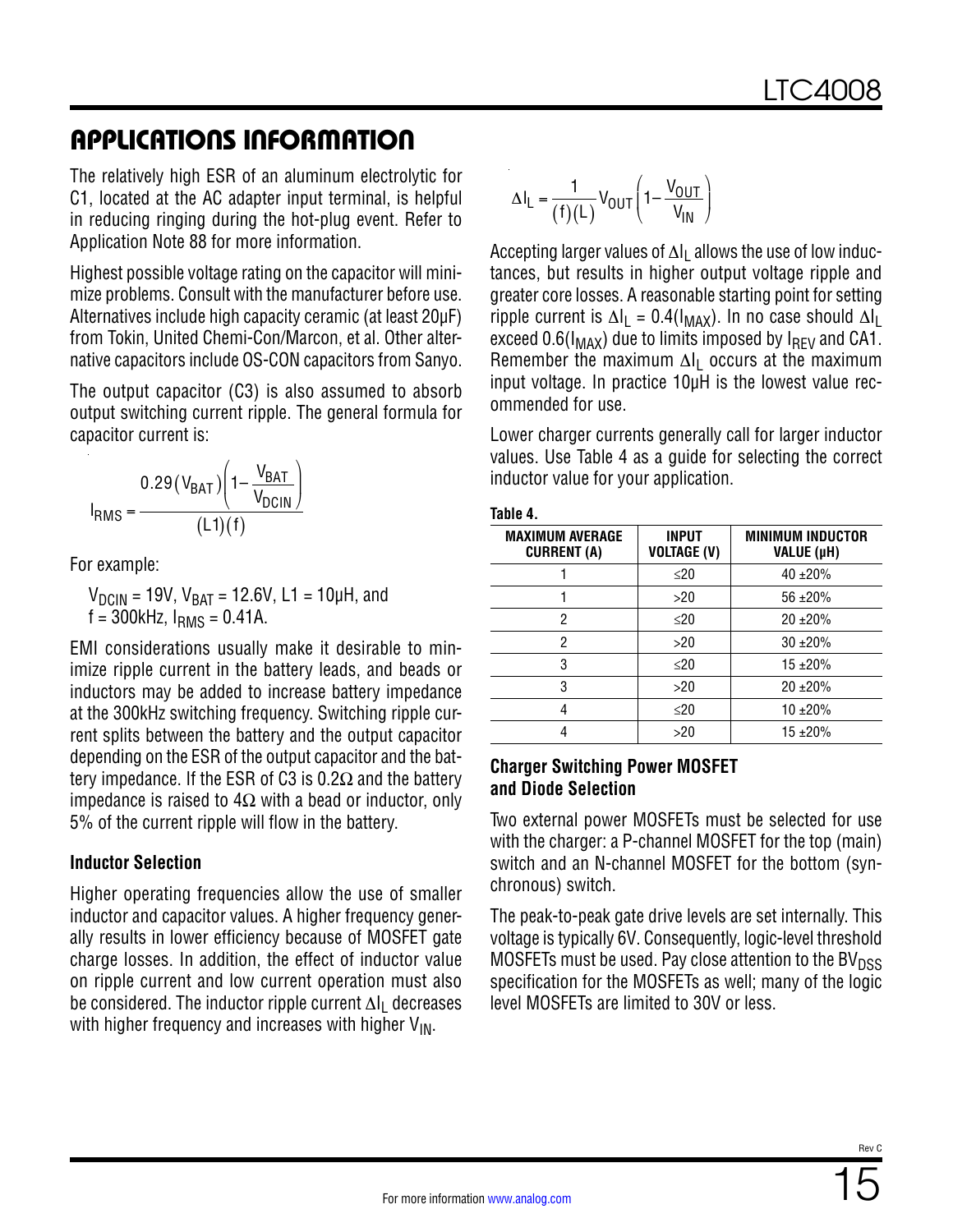Selection criteria for the power MOSFETs include the "ON" resistance  $R_{DS(ON)}$ , total gate capacitance  $Q_G$ , reverse transfer capacitance  $C<sub>RSS</sub>$ , input voltage and maximum output current. The charger is operating in continuous mode so the duty cycles for the top and bottom MOSFETs are given by:

Main Switch Duty Cycle =  $V_{OIII}/V_{IN}$ 

Synchronous Switch Duty Cycle =  $(V_{IN} - V_{OIII})/V_{IN}$ .

The MOSFET power dissipations at maximum output current are given by:

 $PMAIN = V_{OUT}/V_{IN(IMAX)}^2(1 + \delta \Delta T)R_{DS(ON)}$ +  $k(V_{IN})^2(I_{MAX})(C_{RSS})(f'_{OSC})$  $PSYNC = (V_{IN} - V_{OUT})/V_{IN} (I_{MAX})^2 (1 + \delta \Delta T) R_{DS(ON)}$ 

Where  $\delta \Delta T$  is the temperature dependency of R<sub>DS(ON)</sub> and k is a constant inversely related to the gate drive current. Both MOSFETs have I<sup>2</sup>R losses while the PMAIN equation includes an additional term for transition losses, which are highest at high input voltages. For  $V_{IN}$  < 20V the high current efficiency generally improves with larger MOSFETs, while for  $V_{IN} > 20V$  the transition losses rapidly increase to the point that the use of a higher  $R_{DS(ON)}$ device with lower  $C<sub>RSS</sub>$  actually provides higher efficiency. The synchronous MOSFET losses are greatest at high input voltage or during a short circuit when the duty cycle in this switch in nearly 100%. The term  $(1 + \delta \Delta T)$  is generally given for a MOSFET in the form of a normalized  $R_{DS(ON)}$  vs temperature curve, but  $\delta = 0.005$ /°C can be used as an approximation for low voltage MOSFETs.  $C_{RSS}$  $= Q_{GD}/\Delta V_{DS}$  is usually specified in the MOSFET characteristics. The constant  $k = 2$  can be used to estimate the contributions of the two terms in the main switch dissipation equation.

If the charger is to operate in low dropout mode or with a high duty cycle greater than 85%, then the topside P-channel efficiency generally improves with a larger MOSFET. Using asymmetrical MOSFETs may achieve cost savings or efficiency gains.

The Schottky diode D1, shown in the ["Typical Application"](#page-23-0)  on the back page, conducts during the dead-time between the conduction of the two power MOSFETs. This prevents the body diode of the bottom MOSFET from turning on and storing charge during the dead-time, which could cost as much as 1% in efficiency. A 1A Schottky is generally a good size for 4A regulators due to the relatively small average current. Larger diodes can result in additional transition losses due to their larger junction capacitance.

The diode may be omitted if the efficiency loss can be tolerated.

### **Calculating IC Power Dissipation**

The power dissipation of the LTC4008 is dependent upon the gate charge of the top and bottom MOSFETs  $(Q<sub>G1</sub>$  &  $Q<sub>G2</sub>$  respectively) The gate charge is determined from the manufacturer's data sheet and is dependent upon both the gate voltage swing and the drain voltage swing of the MOSFET. Use 6V for the gate voltage swing and  $V_{DCIN}$  for the drain voltage swing.

 $PD = V_{DCIN} \cdot (f_{OSC} (Q_{G1} + Q_{G2}) + I_0)$ 

Example:

$$
V_{DCIN} = 19V
$$
,  $f_{OSC} = 345kHz$ ,  $Q_{G1} = Q_{G2} = 15nC$ ,  
 $I_Q = 5mA$   
PD = 292mW

### **Adapter Limiting**

An important feature of the LTC4008 is the ability to automatically adjust charging current to a level which avoids overloading the wall adapter. This allows the product to operate at the same time that batteries are being charged without complex load management algorithms. Additionally, batteries will automatically be charged at the maximum possible rate of which the adapter is capable.

This feature is created by sensing total adapter output current and adjusting charging current downward if a preset adapter current limit is exceeded. True analog control is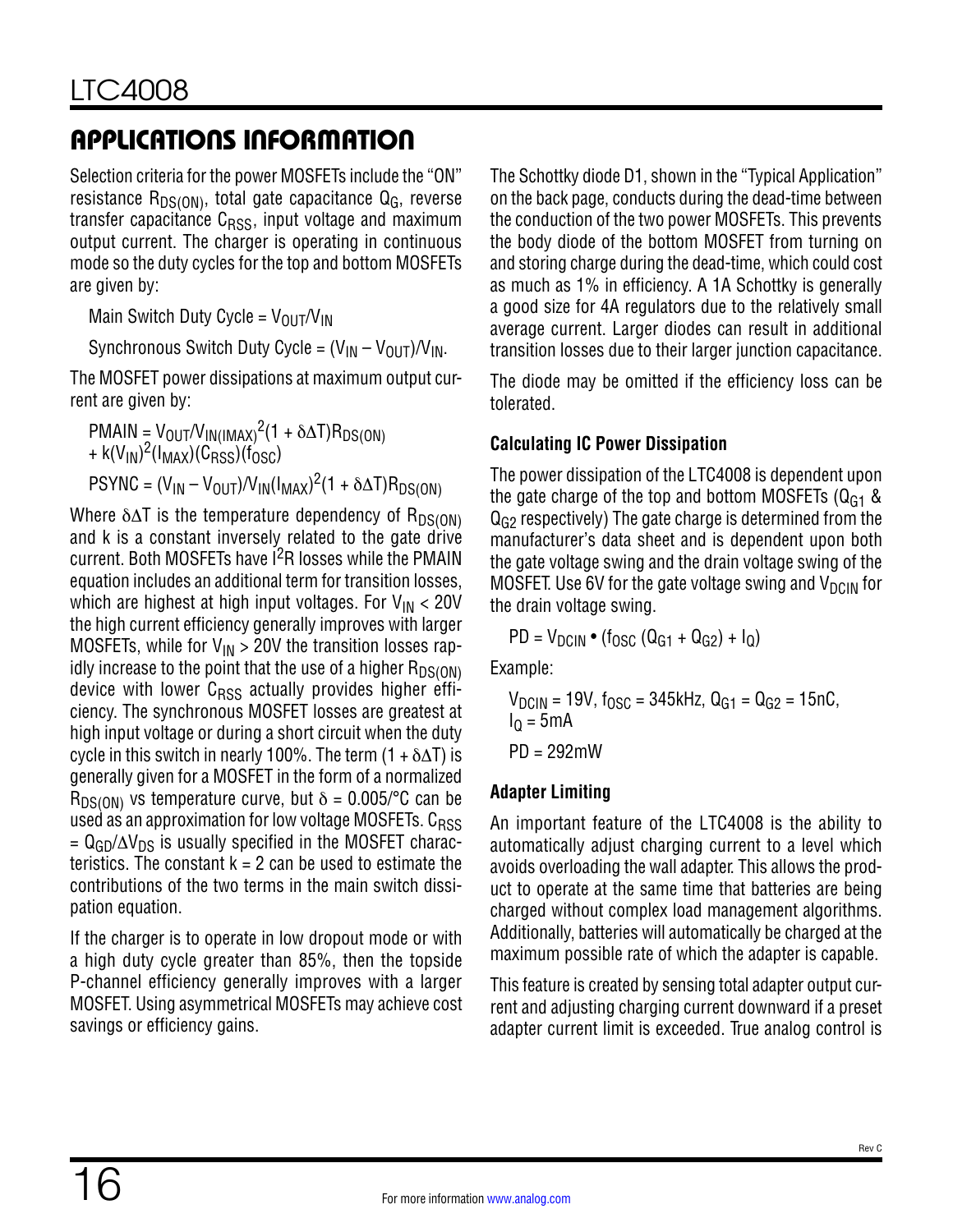used, with closed-loop feedback ensuring that adapter load current remains within limits. Amplifier CL1 in [Figure 7](#page-16-0) senses the voltage across  $R_{Cl}$ , connected between the CLP and CLN pins. When this voltage exceeds 100mV, the amplifier will override programmed charging current to limit adapter current to  $100 \text{mV/R}_{\text{Cl}}$ . A lowpass filter formed by  $5k\Omega$  and 15nF is required to eliminate switching noise. If the current limit is not used, CLN should be connected to CLP.

Note that the  $\overline{I_{Cl}}$  pin will be asserted when the voltage across  $R_{Cl}$  is 93mV, before the adapter limit regulation threshold.



**Figure 7. Adapter Current Limiting**

#### **Setting Input Current Limit**

To set the input current limit, you need to know the minimum wall adapter current rating. Subtract 7% for the input current limit tolerance and use that current to determine the resistor value.

 $R_{CI}$  = 100mV/I<sub>LIM</sub>  $I_{\text{LIM}}$  = Adapter Min Current – (Adapter Min Current • 7%)

<span id="page-16-2"></span>

**Figure 8. Voltage Divider Thermistor Network**

| ับL                                 |                                         |                                                       |                                           |  |  |
|-------------------------------------|-----------------------------------------|-------------------------------------------------------|-------------------------------------------|--|--|
| <b>ADAPTER</b><br><b>RATING (A)</b> | R <sub>CL</sub> VALUE*<br>$(\Omega)$ 1% | <b>R<sub>CL</sub> POWER</b><br><b>DISSIPATION (W)</b> | <b>R<sub>CL</sub> POWER</b><br>RATING (W) |  |  |
| 1.5                                 | 0.06                                    | 0.135                                                 | 0.25                                      |  |  |
| 1.8                                 | 0.05                                    | 0.162                                                 | 0.25                                      |  |  |
| 2                                   | 0.045                                   | 0.18                                                  | 0.25                                      |  |  |
| 2.3                                 | 0.039                                   | 0.206                                                 | 0.25                                      |  |  |
| 2.5                                 | 0.036                                   | 0.225                                                 | 0.5                                       |  |  |
| 2.7                                 | 0.033                                   | 0.241                                                 | 0.5                                       |  |  |
| 3                                   | 0.03                                    | 0.27                                                  | 0.5                                       |  |  |

<span id="page-16-1"></span>**Table 5. Common Rc. Resistor Values** 

\*Values shown above are rounded to nearest standard value.

<span id="page-16-0"></span>As is often the case, the wall adapter will usually have at least a +10% current limit margin and many times one can simply set the adapter current limit value to the actual adapter rating (see [Table 5\)](#page-16-1).

#### **Designing the Thermistor Network**

There are several networks that will yield the desired function of voltage vs temperature needed for proper operation of the thermistor. The simplest of these is the voltage divider shown in [Figure 8.](#page-16-2) Unfortunately, since the HIGH/ LOW comparator thresholds are fixed internally, there is only one thermistor type that can be used in this network; the thermistor must have a HIGH/LOW resistance ratio of 1:7. If this happy circumstance is true for you, then simply set  $R9 = R<sub>TH(I|OW)</sub>$ </sub>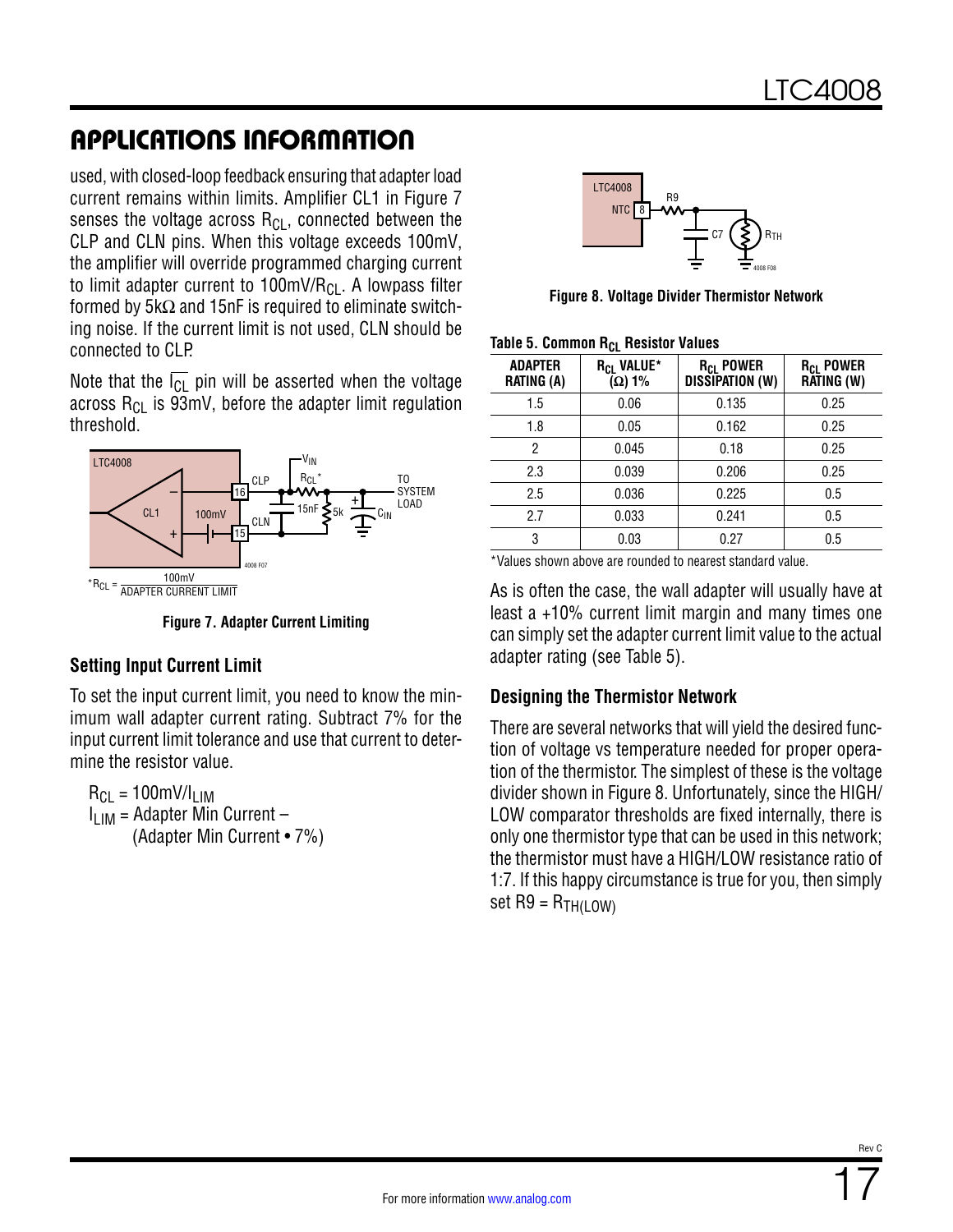

**Figure 9. General Thermistor Network**

If you are using a thermistor that doesn't have a 1:7 HIGH/ LOW ratio, or you wish to set the HIGH/LOW limits to different temperatures, then the more generic network in [Figure 9](#page-17-0) should work.

Once the thermistor,  $R_{TH}$ , has been selected and the thermistor value is known at the temperature limits, then resistors R9 and R9A are given by:

For NTC thermistors:

```
R9 = 6 R<sub>TH(LOW)</sub> • R<sub>TH(HIGH)</sub>/(R<sub>TH(LOW)</sub> – R<sub>TH(HIGH)</sub>)
```

```
R9A = 6 R<sub>TH(LOW)</sub> • R<sub>TH(HIGH)</sub>/(R<sub>TH(LOW)</sub> – 7 •RTH(HIGH))
```

```
Where R_{TH(LOW)} > 7 \cdot R_{TH(HIGH)}
```
For PTC thermistors:

 $R9 = 6 R<sub>TH(LOW)</sub>$  •  $R<sub>TH(HIGH)</sub>/(R<sub>TH(HIGH)</sub> - R<sub>TH(LOW)</sub>)$ 

 $R9A = 6 R_{TH(LOW)} \cdot R_{TH(HIGH)}/(R_{TH(HIGH)} - 7 \cdot R_{TH(HGH)}$ R<sub>TH(LOW)</sub>)

Where  $R_{TH(HIGH)} > 7 \cdot R_{TH(LOW)}$ 

Example  $#1: 10k\Omega$  NTC with custom limits

TLOW =  $0^{\circ}$ C, THIGH =  $50^{\circ}$ C  $R_{TH}$  = 10k at 25°C,  $R_{TH(LOW)} = 32.582k$  at 0°C  $R$ <sub>TH(HIGH)</sub> = 3.635k at 50 $\degree$ C  $R9 = 24.55k \rightarrow 24.3k$  (nearest 1% value) R9A =  $99.6k \rightarrow 100k$  (nearest 1% value)

Example #2: 100kΩ NTC

TLOW =  $5^{\circ}$ C, THIGH =  $50^{\circ}$ C  $R_{TH}$  = 100k at 25°C,  $R_{TH(LOW)} = 272.05k$  at 5°C  $R$ <sub>TH(HIGH)</sub> = 33.195k at 50 $\degree$ C  $R9 = 226.9k \rightarrow 226k$  (nearest 1% value) R9A =  $1.365M \rightarrow 1.37M$  (nearest 1% value)

<span id="page-17-0"></span>Example #3: 22kΩ PTC

TLOW =  $0^{\circ}$ C, THIGH =  $50^{\circ}$ C  $R_{TH}$  = 22k at 25°C,  $R_{TH(LOW)} = 6.53k$  at 0°C  $R_{TH(HIGH)} = 61.4k$  at 50°C  $R9 = 43.9k \rightarrow 44.2k$  (nearest 1% value)  $R9A = 154k$ 

### **Sizing the Thermistor Hold Capacitor**

During the hold interval, C7 must hold the voltage across the thermistor relatively constant to avoid false readings. A reasonable amount of ripple on NTC during the hold interval is about 10mV to 15mV. Therefore, the value of C7 is given by:

 $C7 = t_{HOL} \frac{P}{P}$ (R9/7 • –ln(1 – 8 • 15mV/4.5V))  $= 10 \cdot R_{BT} \cdot 17.5pF/(R9/7 \cdot -ln(1 - 8 \cdot 15m)/4.5V)$ 

Example:

R9 = 24.3k  $R_{\text{RT}} = 150k$  $C7 = 0.28 \mu F \rightarrow 0.27 \mu F$  (nearest value)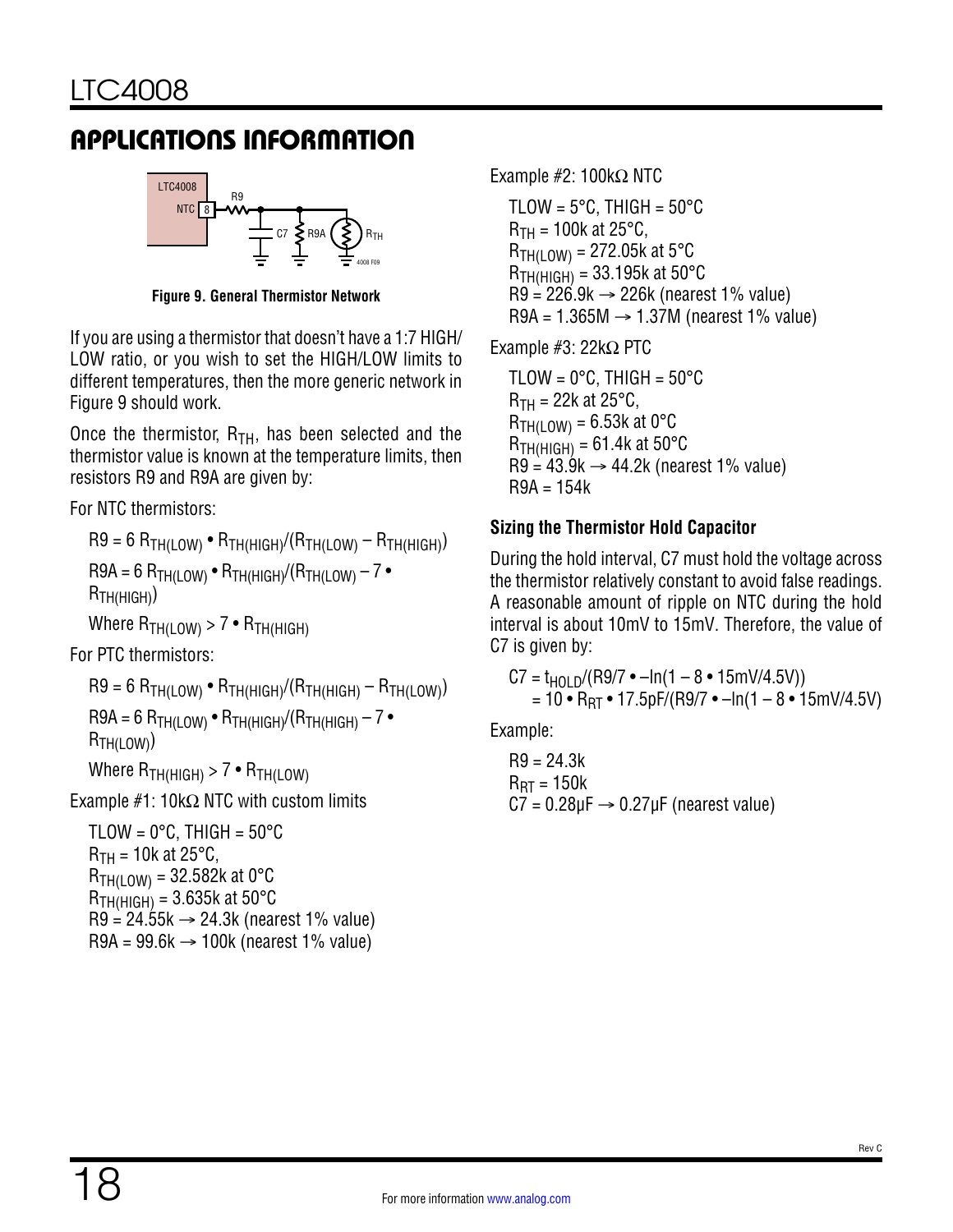#### **Disabling the Thermistor Function**

If the thermistor is not needed, connecting a resistor between DCIN and NTC will disable it. The resistor should be sized to provide at least 10µA with the minimum voltage applied to DCIN and 10V at NTC. Do not exceed 30µA. Generally, a 301k resistor will work for DCIN less than 15V. A 499k resistor is recommended for DCIN between 15V and 24V.

#### **Using the LTC4008-1 (Refer to [Figure 10](#page-19-0))**

The LTC4008-1 is intended for applications where the battery power is fully isolated from the charger and wall adapter connections. An example application is a system with multiple batteries such that the charger's output power passes through a downstream power path or selector system. Typically these systems also provide isolation and control the wall adapter power. To reduce cost in such systems, the LTC4008-1 removes the requirement for the wall adapter INFET function or blocking diode. Wall adapter or ACP detection is also removed along with micropower shutdown mode. Asserting of the SHDN pin only puts the charger into standby mode. Failure to isolate the battery power from ANY of the LTC4008-1 pins when wall adapter power is removed or lost will only drain the battery at the IC quiescent current rate. More specifically, high current is drawn from the DCIN, CLP and CLN pins. Suggested devices to isolate power from the charger include simple diodes, electrical or mechanical switches or power path control devices such as the LTC4412 low loss PowerPath™ controller.

Because the switcher operation is continuous under nearly all conditions, precautions must be taken to prevent the charger from boosting the input voltage above maximum voltage values on the input capacitors or adapter. Z1 and Q3 will shut down the charger if the input voltage exceeds a safe value.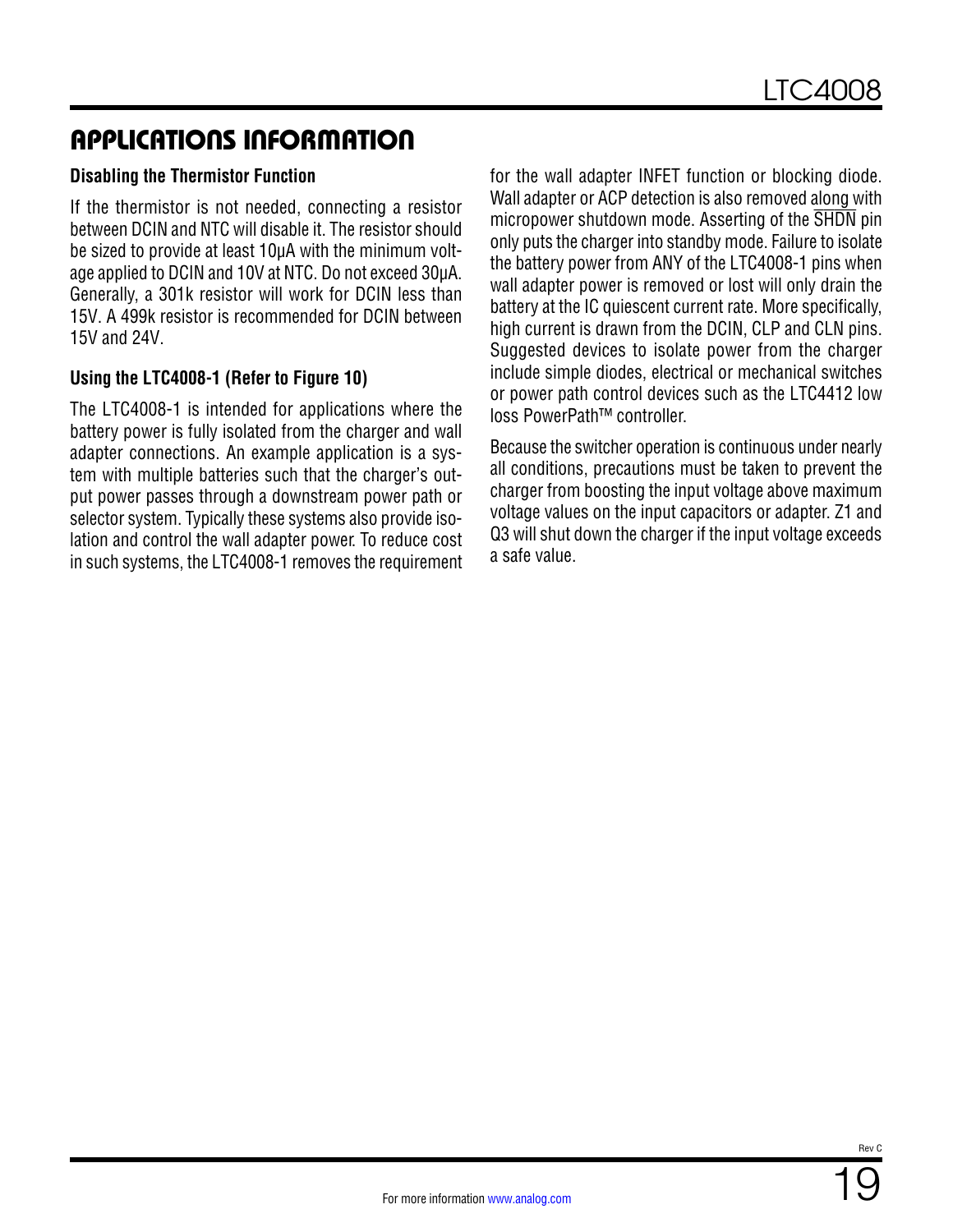

Z1 VALUE SIZED FOR ABSOLUTE MAXIMUM ADAPTER VOLTAGE

<span id="page-19-0"></span>**Figure 10. Typical LTC4008-1 Application (12.3V/4A)**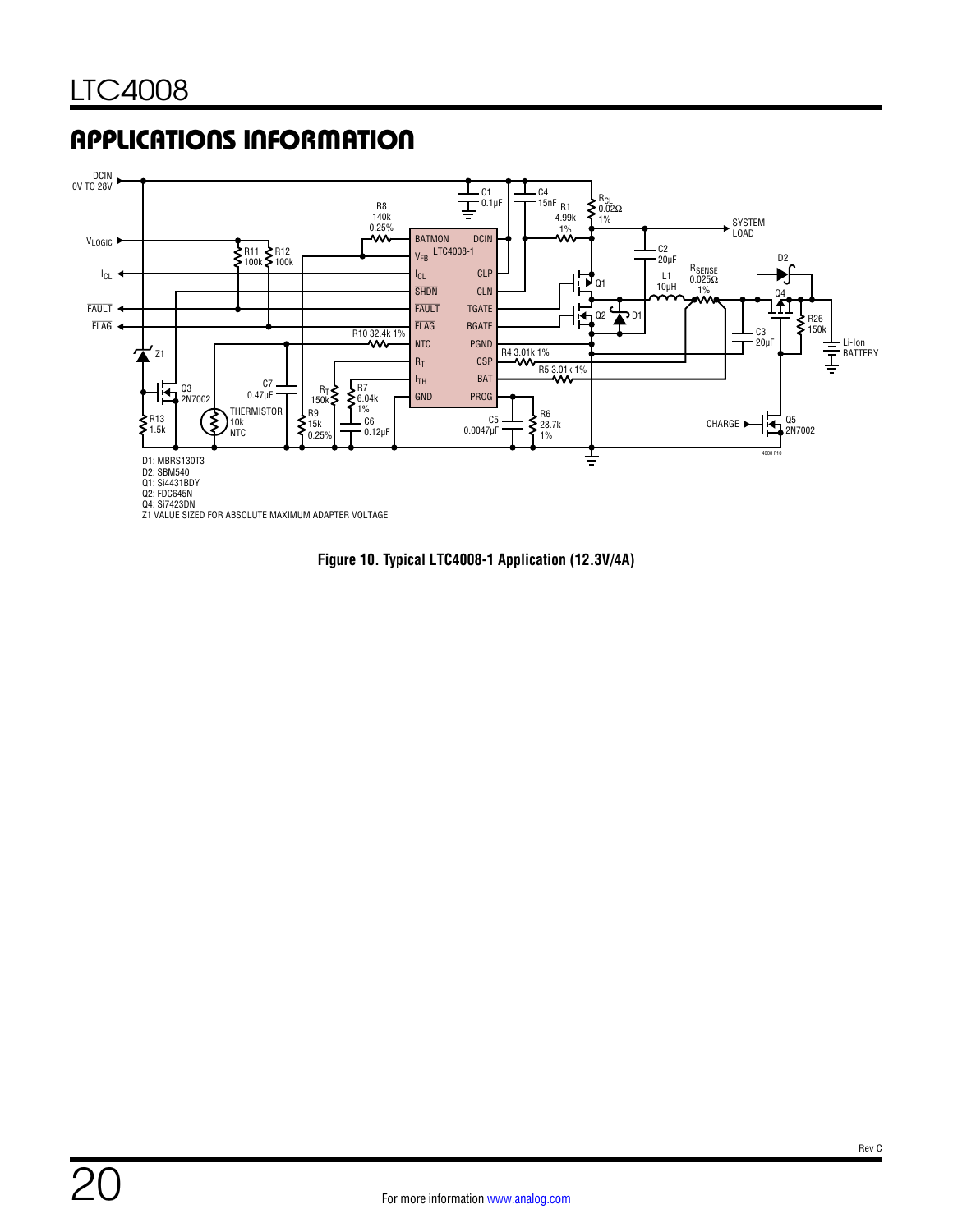#### **PCB Layout Considerations**

For maximum efficiency, the switch node rise and fall times should be minimized. To prevent magnetic and electrical field radiation and high frequency resonant problems, proper layout of the components connected to the IC is essential. (See [Figure 11](#page-21-0).) Here is a PCB layout priority list for proper layout. Layout the PCB using this specific order.

- 1. Input capacitors need to be placed as close as possible to switching FET's supply and ground connections. Shortest copper trace connections possible. These parts must be on the same layer of copper. Vias must not be used to make this connection.
- 2. The control IC needs to be close to the switching FET's gate terminals. Keep the gate drive signals short for a clean FET drive. This includes IC supply pins that connect to the switching FET source pins. The IC can be placed on the opposite side of the PCB relative to above.
- 3. Place inductor input as close as possible to switching FET's output connection. Minimize the surface area of this trace. Make the trace width the minimum amount needed to support current—no copper fills or pours. Avoid running the connection using multiple layers in parallel. Minimize capacitance from this node to any other trace or plane.
- 4. Place the output current sense resistor right next to the inductor output but oriented such that the IC's current sense feedback traces going to resistor are not long. The feedback traces need to be routed together as a single pair on the same layer at any given time with smallest trace spacing possible. Locate any filter component on these traces next to the IC and not at the sense resistor location.
- 5. Place output capacitors next to the sense resistor output and ground.
- 6. Output capacitor ground connections need to feed into same copper that connects to the input capacitor ground before tying back into system ground.
- 7. Connection of switching ground to system ground or internal ground plane should be single point. If the system has an internal system ground plane, a good way to do this is to cluster vias into a single star point to make the connection.
- 8. Route analog ground as a trace tied back to IC ground (analog ground pin if present) before connecting to any other ground. Avoid using the system ground plane. CAD trick: make analog ground a separate ground net and use a  $0\Omega$  resistor to tie analog ground to system ground.
- 9. A good rule of thumb for via count for a given high current path is to use 0.5A per via. Be consistent.
- 10. If possible, place all the parts listed above on the same PCB layer.
- 11. Copper fills or pours are good for all power connections except as noted above in Rule 3. You can also use copper planes on multiple layers in parallel too this helps with thermal management and lower trace inductance improving EMI performance further.
- 12. For best current programming accuracy provide a Kelvin connection from  $R_{\text{SENSF}}$  to CSP and BAT. See [Figure 12](#page-21-1) as an example.

It is important to keep the parasitic capacitance on the  $R<sub>T</sub>$ , CSP and BAT pins to a minimum. The traces connecting these pins to their respective resistors should be as short as possible.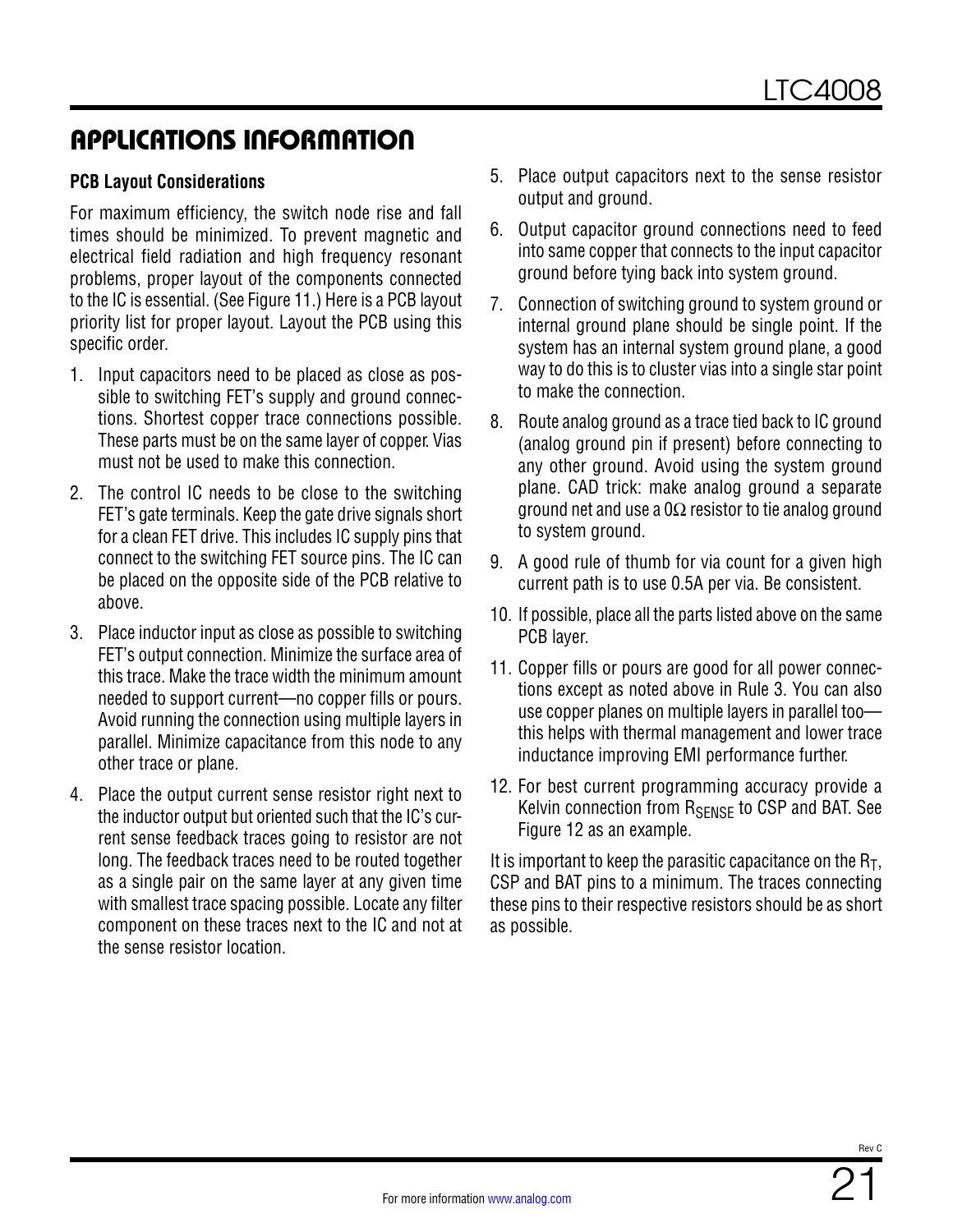

**Figure 11. High Speed Switching Path**



<span id="page-21-1"></span>

## PACKAGE DESCRIPTION

<span id="page-21-0"></span>**GN Package 20-Lead Plastic SSOP (Narrow .150 Inch)** (Reference LTC DWG # 05-08-1641)

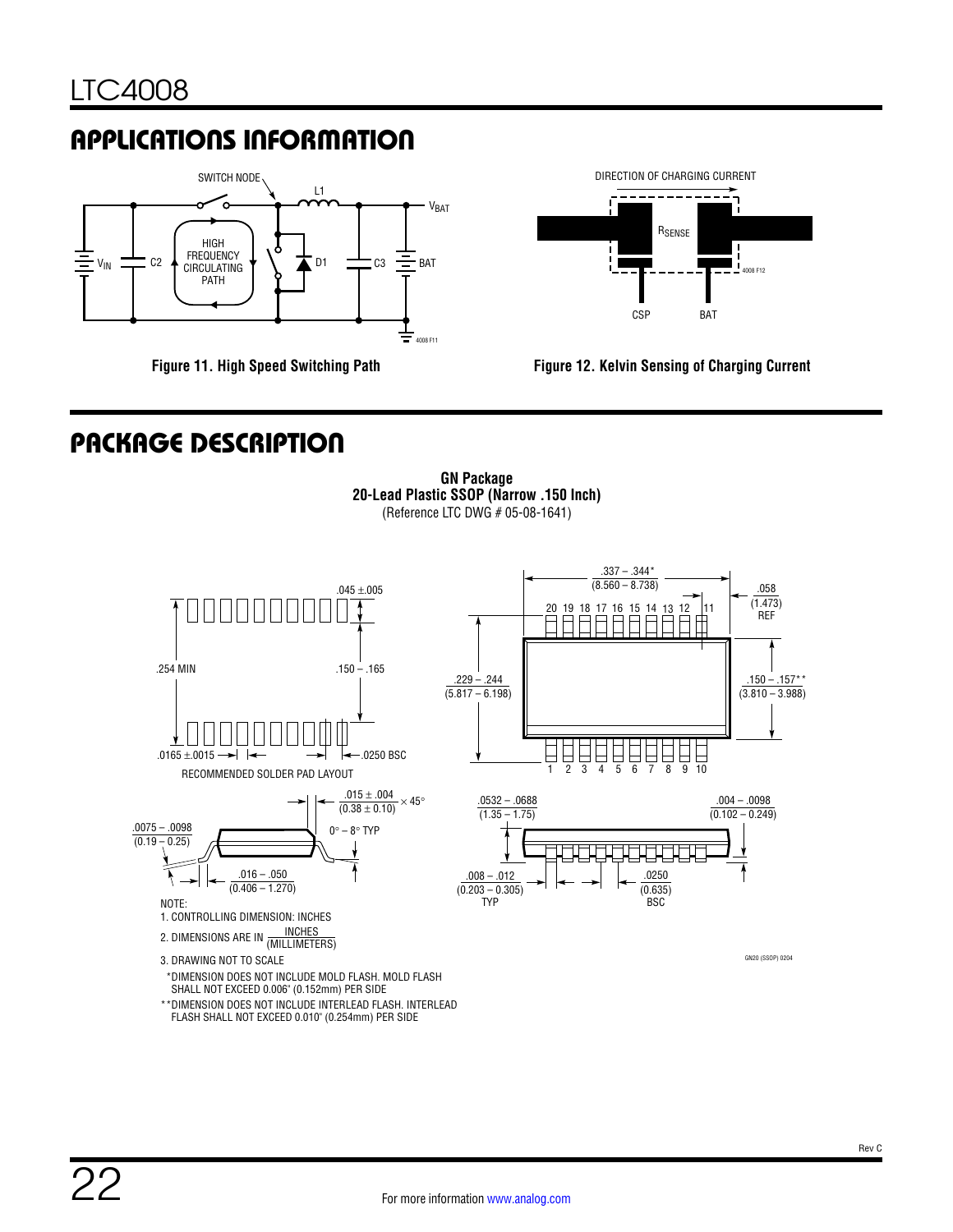## REVISION HISTORY **(Revision history begins at Rev B)**

| <b>REV</b> | <b>DATE</b> | <b>DESCRIPTION</b>                                                                | <b>PAGE NUMBER</b> |
|------------|-------------|-----------------------------------------------------------------------------------|--------------------|
|            | 7/10        | Updated Figure 5 and Figure 6.                                                    | 13.14              |
|            | 4/18        | Changed LTC4008 pin configuration and lowered $T_{JMAX}$ and $\theta_{JA}$ values |                    |